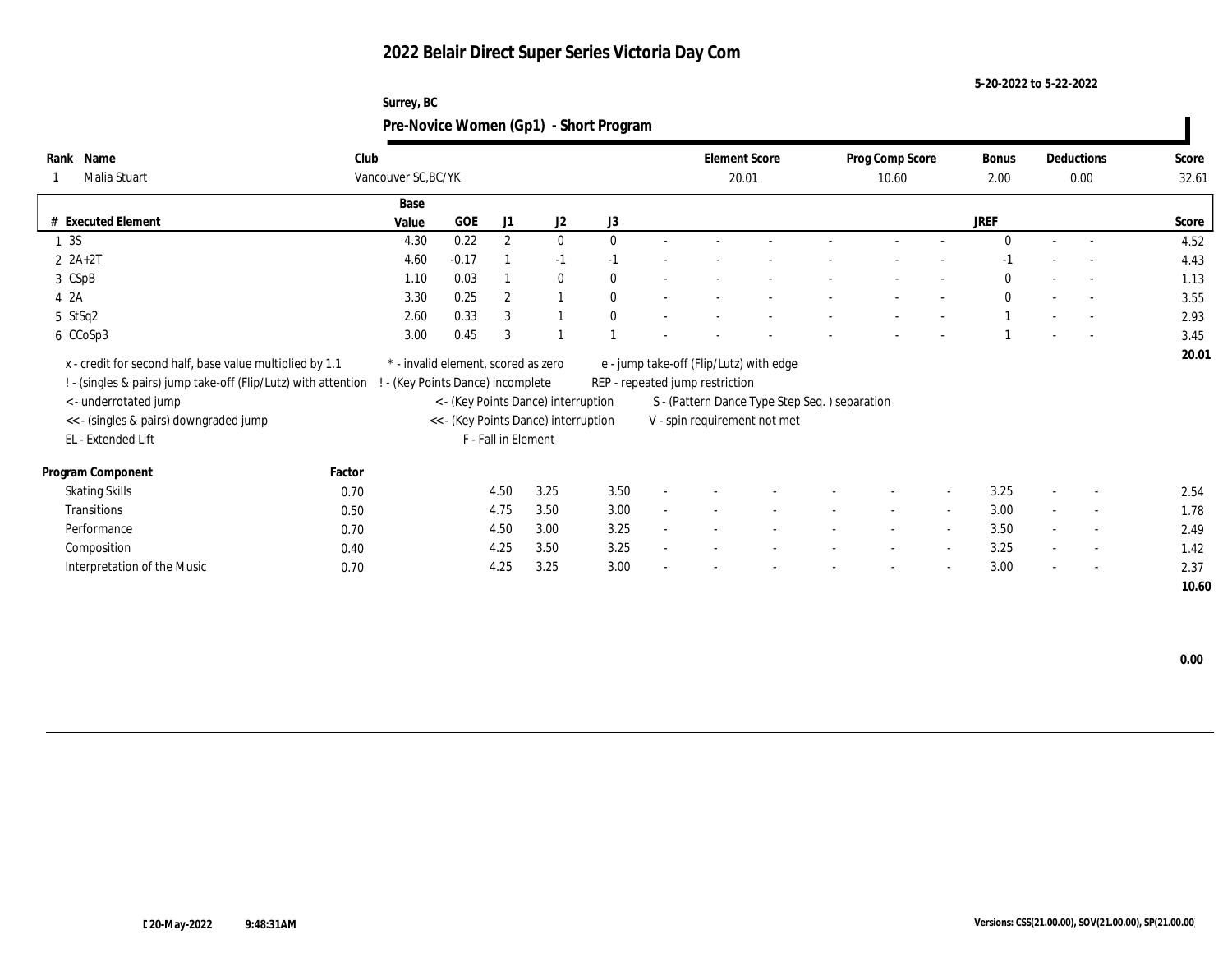#### **5-20-2022 to 5-22-2022**

| Surrey, BC                             |  |
|----------------------------------------|--|
| Pre-Novice Women (Gp1) - Short Program |  |

| Name<br>Rank                                                     | Club   |                                     |            |                     |                                      |                  |        | <b>Element Score</b>            |                                               | Prog Comp Score          |                          | Bonus        |        | Deductions               | Score |
|------------------------------------------------------------------|--------|-------------------------------------|------------|---------------------|--------------------------------------|------------------|--------|---------------------------------|-----------------------------------------------|--------------------------|--------------------------|--------------|--------|--------------------------|-------|
| Olivia Marr<br>$\mathbf{2}$                                      |        | Coquitlam SC, BC/YK                 |            |                     |                                      |                  |        |                                 | 15.04                                         | 11.15                    |                          | 1.00         |        | 0.50                     | 26.69 |
|                                                                  |        | Base                                |            |                     |                                      |                  |        |                                 |                                               |                          |                          |              |        |                          |       |
| # Executed Element                                               |        | Value                               | <b>GOE</b> | J1                  | J <sub>2</sub>                       | J3               |        |                                 |                                               |                          |                          | <b>JREF</b>  |        |                          | Score |
| $1 2Aq+2T$                                                       |        | 4.60                                | $-0.58$    | $-1$                | $-2$                                 | $-2$             |        |                                 |                                               |                          |                          | $-2$         |        |                          | 4.02  |
| 2 2A                                                             |        | 3.30                                | $-1.65$    | $-5$                | $-5$                                 | $-5$             |        |                                 |                                               |                          |                          | $-5$         |        |                          | 1.65  |
| 3 2F                                                             |        | 1.80                                | 0.23       |                     | $\mathbf{2}$                         |                  |        |                                 |                                               |                          |                          |              |        | $\overline{\phantom{a}}$ | 2.03  |
| 4 CSp1                                                           |        | 1.40                                | 0.00       | $\mathbf{0}$        | $\bf{0}$                             | $\bf{0}$         |        |                                 |                                               |                          |                          | $\mathbf{0}$ |        |                          | 1.40  |
| $5$ CCoSp2 (V)                                                   |        | 1.88                                | 0.10       |                     | $\bf{0}$                             | $\bf{0}$         |        |                                 |                                               |                          |                          |              |        |                          | 1.98  |
| 6 StSq3                                                          |        | 3.30                                | 0.66       | 2                   | 3                                    | $\boldsymbol{2}$ |        |                                 |                                               |                          |                          |              |        |                          | 3.96  |
| x - credit for second half, base value multiplied by 1.1         |        | * - invalid element, scored as zero |            |                     |                                      |                  |        |                                 | e - jump take-off (Flip/Lutz) with edge       |                          |                          |              |        |                          | 15.04 |
| ! - (singles & pairs) jump take-off (Flip/Lutz) with attention ! |        | - (Key Points Dance) incomplete     |            |                     |                                      |                  |        | REP - repeated jump restriction |                                               |                          |                          |              |        |                          |       |
| < - underrotated jump                                            |        |                                     |            |                     | < - (Key Points Dance) interruption  |                  |        |                                 | S - (Pattern Dance Type Step Seq.) separation |                          |                          |              |        |                          |       |
| << - (singles & pairs) downgraded jump                           |        |                                     |            |                     | << - (Key Points Dance) interruption |                  |        |                                 | V - spin requirement not met                  |                          |                          |              |        |                          |       |
| EL - Extended Lift                                               |        |                                     |            | F - Fall in Element |                                      |                  |        |                                 |                                               |                          |                          |              |        |                          |       |
| Program Component                                                | Factor |                                     |            |                     |                                      |                  |        |                                 |                                               |                          |                          |              |        |                          |       |
| <b>Skating Skills</b>                                            | 0.70   |                                     |            | 4.00                | 4.00                                 | 4.00             |        |                                 |                                               |                          | $\sim$                   | 3.75         |        | $\overline{\phantom{a}}$ | 2.76  |
| Transitions                                                      | 0.50   |                                     |            | 4.25                | 3.00                                 | 3.75             | $\sim$ |                                 |                                               | $\sim$                   | $\sim$                   | 3.50         | $\sim$ | $\sim$                   | 1.82  |
| Performance                                                      | 0.70   |                                     |            | 3.75                | 3.50                                 | 3.75             |        |                                 |                                               | $\overline{\phantom{a}}$ | $\sim$                   | 3.50         | $\sim$ | $\sim$                   | 2.54  |
| Composition                                                      | 0.40   |                                     |            | 4.00                | 3.25                                 | 3.75             |        |                                 |                                               |                          | $\sim$                   | 3.50         | $\sim$ | $\sim$                   | 1.45  |
|                                                                  |        |                                     |            |                     |                                      |                  |        |                                 |                                               |                          |                          |              | $\sim$ |                          | 2.58  |
|                                                                  |        |                                     |            |                     |                                      |                  |        |                                 |                                               |                          |                          |              |        |                          | 11.15 |
| Interpretation of the Music                                      | 0.70   |                                     |            | 4.25                | 3.25                                 | 3.50             |        |                                 |                                               |                          | $\overline{\phantom{0}}$ | 3.75         |        | $\overline{\phantom{a}}$ |       |

1 Fall(s) factor (0.5) **0.50**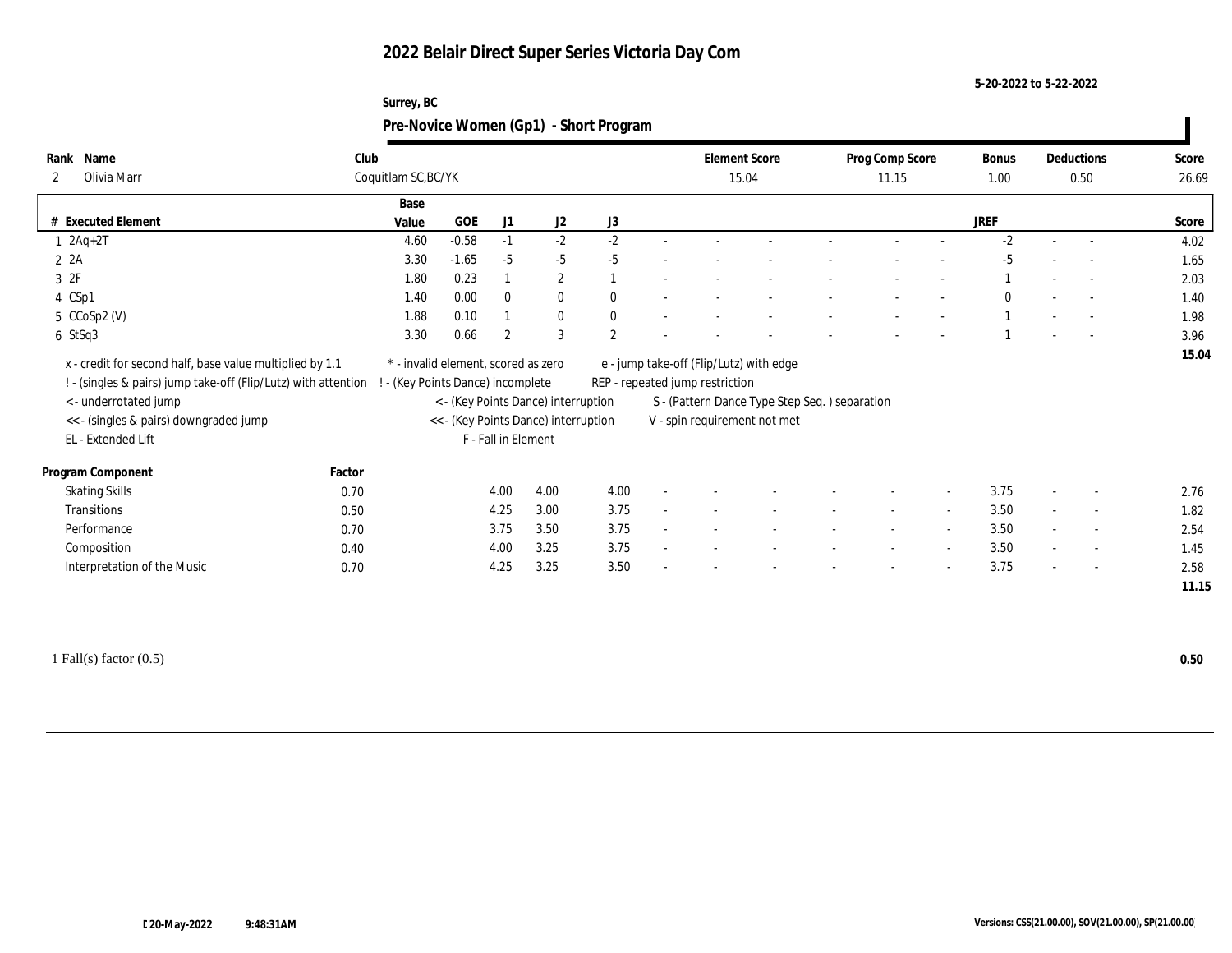**5-20-2022 to 5-22-2022**

| Surrey, BC                             |
|----------------------------------------|
| Pre-Novice Women (Gp1) - Short Program |

| Name<br>Rank<br>3<br><b>Stephy Tong</b>                        | Club<br>Connaught SC, BC/YK |                                     |                     |                                      |              | <b>Element Score</b><br>14.80           |                                               | Prog Comp Score<br>10.31 |                          | Bonus<br>$0.00\,$ | Deductions<br>0.00       |                          | Score<br>25.11 |
|----------------------------------------------------------------|-----------------------------|-------------------------------------|---------------------|--------------------------------------|--------------|-----------------------------------------|-----------------------------------------------|--------------------------|--------------------------|-------------------|--------------------------|--------------------------|----------------|
|                                                                | Base                        |                                     |                     |                                      |              |                                         |                                               |                          |                          |                   |                          |                          |                |
| # Executed Element                                             | Value                       | GOE                                 | J1                  | J2                                   | J3           |                                         |                                               |                          |                          | <b>JREF</b>       |                          |                          | Score          |
| $1 2F+2T$                                                      | 3.10                        | 0.05                                |                     | $\mathbf{0}$                         | $\mathbf{0}$ |                                         |                                               |                          |                          | $\Omega$          |                          | $\overline{a}$           | 3.15           |
| 2 1A                                                           | 1.10                        | 0.11                                |                     |                                      |              |                                         |                                               |                          |                          |                   |                          | $\overline{\phantom{a}}$ | 1.21           |
| 3 CCoSp3                                                       | 3.00                        | 0.38                                | $\boldsymbol{2}$    |                                      |              |                                         |                                               |                          |                          |                   |                          |                          | 3.38           |
| $4$ $2\text{L}z$                                               | 2.10                        | 0.05                                |                     | $\mathbf{0}$                         | $\mathbf{0}$ |                                         |                                               |                          |                          | $\Omega$          |                          | $\overline{\phantom{a}}$ | 2.15           |
| 5 StSq3                                                        | 3.30                        | 0.25                                |                     |                                      | $\mathbf{0}$ |                                         |                                               |                          |                          |                   |                          |                          | 3.55           |
| 6 CSp1                                                         | 1.40                        | $-0.04$                             |                     | $-1$                                 | $-1$         |                                         |                                               |                          |                          | $\Omega$          |                          | $\overline{\phantom{a}}$ | 1.36           |
| x - credit for second half, base value multiplied by 1.1       |                             | * - invalid element, scored as zero |                     |                                      |              | e - jump take-off (Flip/Lutz) with edge |                                               |                          |                          |                   |                          |                          | 14.80          |
| ! - (singles & pairs) jump take-off (Flip/Lutz) with attention |                             | (Key Points Dance) incomplete       |                     |                                      |              | REP - repeated jump restriction         |                                               |                          |                          |                   |                          |                          |                |
| < - underrotated jump                                          |                             |                                     |                     | < - (Key Points Dance) interruption  |              |                                         | S - (Pattern Dance Type Step Seq.) separation |                          |                          |                   |                          |                          |                |
| << - (singles & pairs) downgraded jump                         |                             |                                     |                     | << - (Key Points Dance) interruption |              |                                         | V - spin requirement not met                  |                          |                          |                   |                          |                          |                |
| EL - Extended Lift                                             |                             |                                     | F - Fall in Element |                                      |              |                                         |                                               |                          |                          |                   |                          |                          |                |
| Program Component                                              | Factor                      |                                     |                     |                                      |              |                                         |                                               |                          |                          |                   |                          |                          |                |
| <b>Skating Skills</b>                                          | 0.70                        |                                     | 4.00                | 3.25                                 | 3.25         |                                         |                                               |                          | $\sim$                   | 3.25              | $\overline{\phantom{a}}$ | $\sim$                   | 2.41           |
| Transitions                                                    | 0.50                        |                                     | 4.25                | 3.00                                 | 3.50         |                                         |                                               |                          | $\overline{\phantom{a}}$ | 3.25              |                          | $\sim$                   | 1.75           |
| Performance                                                    | 0.70                        |                                     | 4.00                | 3.00                                 | 3.25         |                                         |                                               | $\overline{\phantom{a}}$ | $\sim$                   | 3.75              | $\sim$                   | $\overline{\phantom{a}}$ | 2.45           |
| Composition                                                    | 0.40                        |                                     | 3.75                | 3.00                                 | 3.50         |                                         |                                               |                          | $\sim$                   | 3.50              |                          | $\sim$                   | 1.38           |
| Interpretation of the Music                                    | 0.70                        |                                     | 3.75                | 2.75                                 | 3.25         |                                         |                                               |                          | $\overline{\phantom{a}}$ | 3.50              | $\sim$                   | $\overline{\phantom{a}}$ | 2.32           |
|                                                                |                             |                                     |                     |                                      |              |                                         |                                               |                          |                          |                   |                          |                          | 10.31          |

 **0.00**

 $\overline{\phantom{a}}$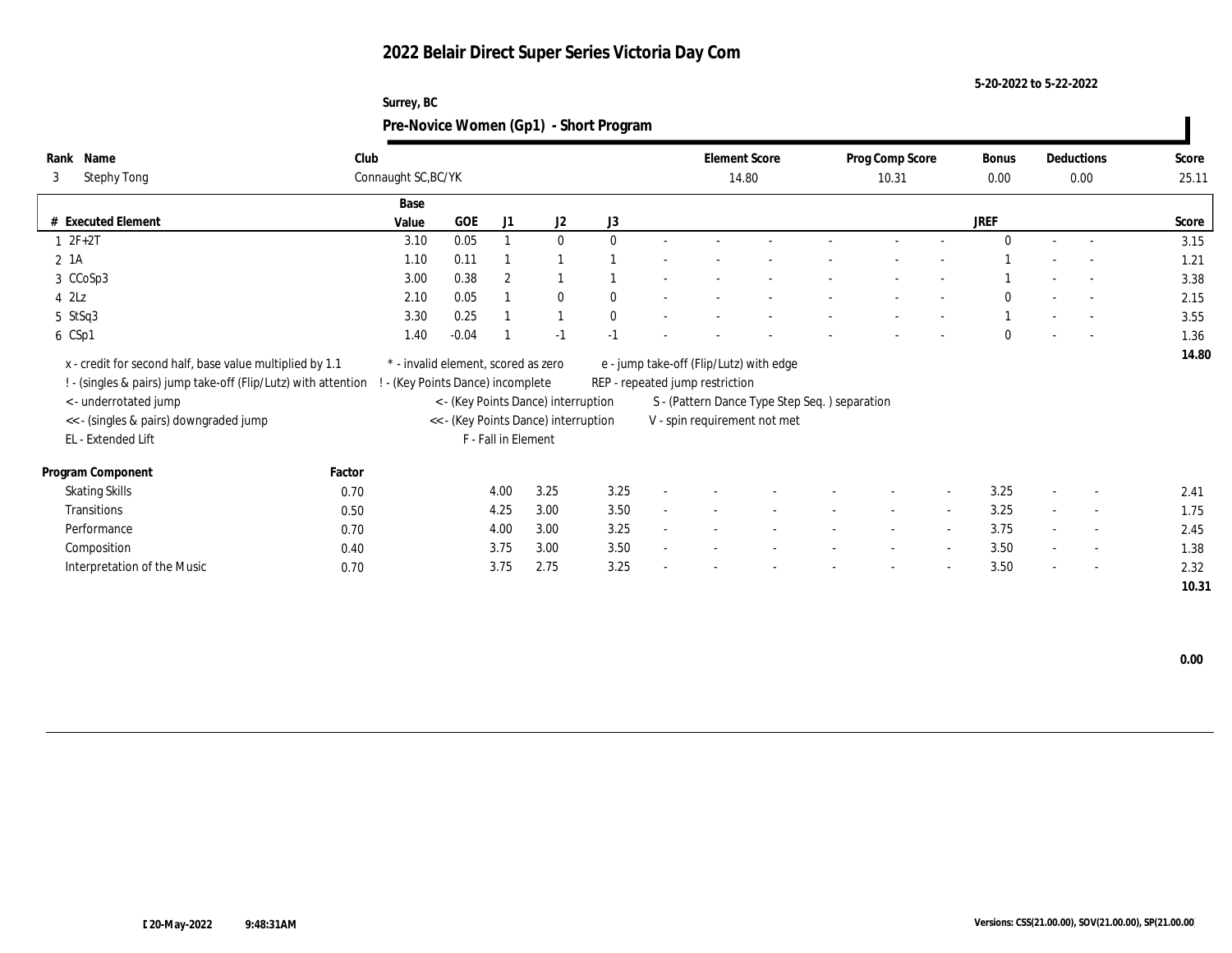**5-20-2022 to 5-22-2022**

| Surrey, BC                             |
|----------------------------------------|
| Pre-Novice Women (Gp1) - Short Program |

| Name<br>Rank<br>Lia Gardner<br>$\overline{4}$                                                                              | Club<br>Killarney FSC, BC/YK                                             |      |                     |                                      |              |                                 | <b>Element Score</b><br>14.03                 | Prog Comp Score<br>10.13 |                          | Bonus<br>0.00  |        | Deductions<br>0.00       | Score<br>24.16 |
|----------------------------------------------------------------------------------------------------------------------------|--------------------------------------------------------------------------|------|---------------------|--------------------------------------|--------------|---------------------------------|-----------------------------------------------|--------------------------|--------------------------|----------------|--------|--------------------------|----------------|
|                                                                                                                            |                                                                          |      |                     |                                      |              |                                 |                                               |                          |                          |                |        |                          |                |
|                                                                                                                            | Base                                                                     |      |                     |                                      |              |                                 |                                               |                          |                          |                |        |                          |                |
| # Executed Element                                                                                                         | Value                                                                    | GOE  | J1                  | J2                                   | J3           |                                 |                                               |                          |                          | <b>JREF</b>    |        |                          | Score          |
| $1 \t1A$                                                                                                                   | 1.10                                                                     | 0.14 |                     |                                      |              |                                 |                                               |                          |                          | $\mathfrak{D}$ |        |                          | 1.24           |
| $2$ $2Lz+2T$                                                                                                               | 3.40                                                                     | 0.00 | $\bf{0}$            | $\bf{0}$                             | $\mathbf{0}$ |                                 |                                               |                          |                          | $\Omega$       |        |                          | 3.40           |
| 3 2F                                                                                                                       | 1.80                                                                     | 0.00 | $\mathbf{0}$        | $\bf{0}$                             | $\mathbf{0}$ |                                 |                                               |                          |                          | $\bf{0}$       |        | $\sim$                   | 1.80           |
| 4 LSp1                                                                                                                     | 1.50                                                                     | 0.04 |                     | $\mathbf{0}$                         | $\theta$     |                                 |                                               |                          |                          | $\mathbf{0}$   |        |                          | 1.54           |
| 5 StSq3                                                                                                                    | 3.30                                                                     | 0.25 |                     | $\bf{0}$                             |              |                                 |                                               |                          |                          |                |        |                          | 3.55           |
| 6 CCoSp2                                                                                                                   | 2.50                                                                     | 0.00 |                     | $\mathbf{0}$                         | $\Omega$     |                                 |                                               |                          |                          | $-1$           |        |                          | 2.50           |
| x - credit for second half, base value multiplied by 1.1<br>! - (singles & pairs) jump take-off (Flip/Lutz) with attention | * - invalid element, scored as zero<br>! - (Key Points Dance) incomplete |      |                     |                                      |              | REP - repeated jump restriction | e - jump take-off (Flip/Lutz) with edge       |                          |                          |                |        |                          | 14.03          |
| < - underrotated jump                                                                                                      |                                                                          |      |                     | < - (Key Points Dance) interruption  |              |                                 | S - (Pattern Dance Type Step Seq.) separation |                          |                          |                |        |                          |                |
| << - (singles & pairs) downgraded jump                                                                                     |                                                                          |      |                     | << - (Key Points Dance) interruption |              |                                 | V - spin requirement not met                  |                          |                          |                |        |                          |                |
| EL - Extended Lift                                                                                                         |                                                                          |      | F - Fall in Element |                                      |              |                                 |                                               |                          |                          |                |        |                          |                |
| Factor<br>Program Component                                                                                                |                                                                          |      |                     |                                      |              |                                 |                                               |                          |                          |                |        |                          |                |
| <b>Skating Skills</b>                                                                                                      | 0.70                                                                     |      | 3.75                | 2.75                                 | 3.75         |                                 |                                               |                          | $\sim$                   | 3.25           |        | $\overline{\phantom{a}}$ | 2.37           |
| Transitions                                                                                                                | 0.50                                                                     |      | 3.50                | 2.50                                 | 3.50         |                                 |                                               | $\overline{\phantom{a}}$ | $\overline{\phantom{a}}$ | 3.25           |        | $\overline{\phantom{a}}$ | 1.60           |
| Performance                                                                                                                | 0.70                                                                     |      | 3.75                | 3.25                                 | 3.50         |                                 |                                               | $\overline{\phantom{a}}$ | $\sim$                   | 3.75           | $\sim$ | $\sim$                   | 2.49           |
| Composition                                                                                                                | 0.40                                                                     |      | 3.75                | 2.75                                 | 3.25         |                                 |                                               |                          | $\sim$                   | 3.25           | $\sim$ | $\overline{\phantom{a}}$ | 1.30           |
| Interpretation of the Music                                                                                                | 0.70                                                                     |      | 3.75                | 3.00                                 | 3.25         |                                 |                                               |                          | $\overline{\phantom{a}}$ | 3.50           | $\sim$ | $\sim$                   | 2.37           |
|                                                                                                                            |                                                                          |      |                     |                                      |              |                                 |                                               |                          |                          |                |        |                          | 10.13          |

 **0.00**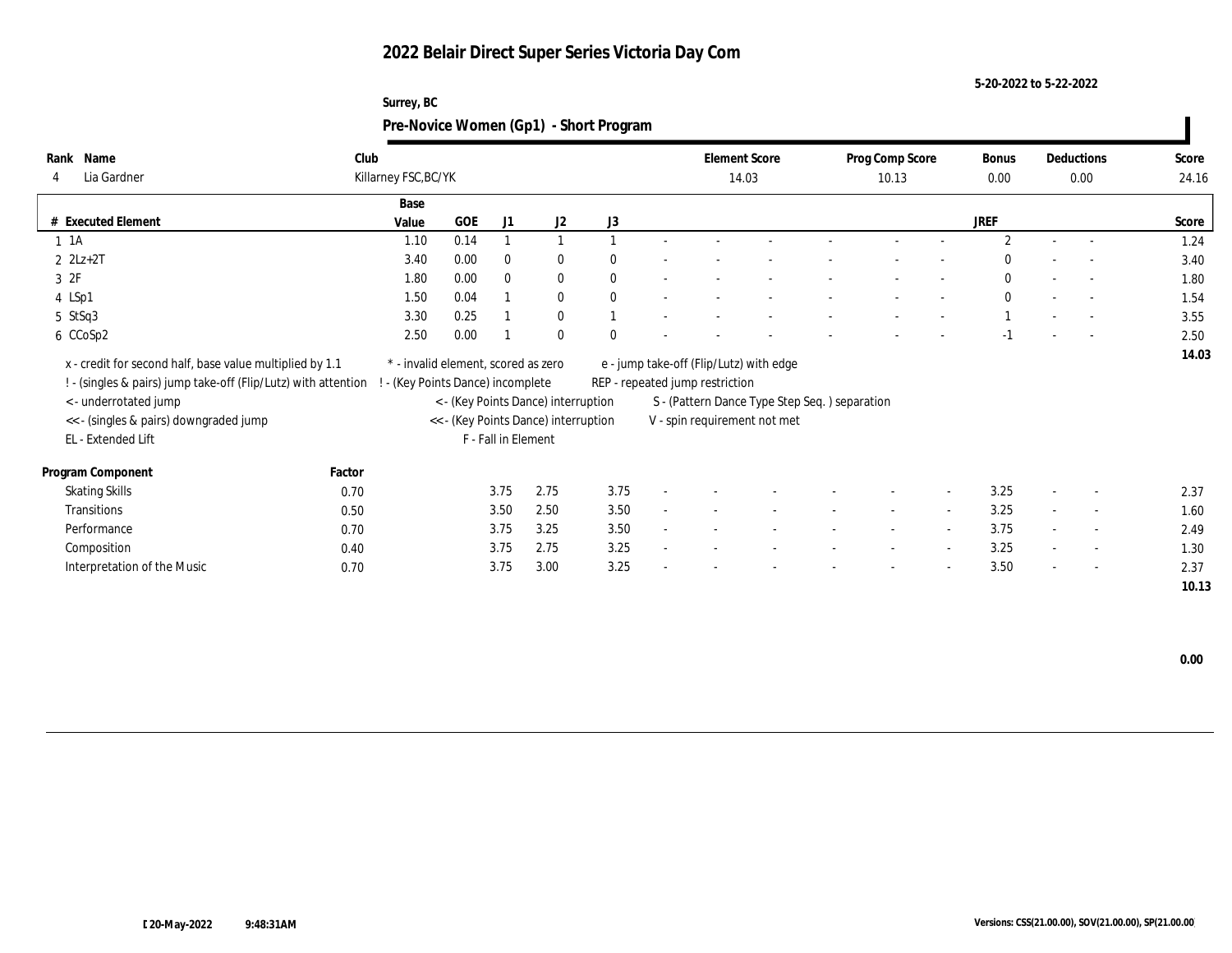**Surrey, BC**

**5-20-2022 to 5-22-2022**

|                               |                                                                                                                            |                                                                        |         |                     |                                      | Pre-Novice Women (Gp1) - Short Program |                                                                            |                                               |                          |                          |                      |        |                          |                |
|-------------------------------|----------------------------------------------------------------------------------------------------------------------------|------------------------------------------------------------------------|---------|---------------------|--------------------------------------|----------------------------------------|----------------------------------------------------------------------------|-----------------------------------------------|--------------------------|--------------------------|----------------------|--------|--------------------------|----------------|
| Rank Name<br>Anjali Wong<br>5 |                                                                                                                            | Club<br>Inlet SC, BC/YK                                                |         |                     |                                      |                                        | <b>Element Score</b><br>14.02                                              |                                               | Prog Comp Score<br>9.89  |                          | <b>Bonus</b><br>0.00 |        | Deductions<br>0.50       | Score<br>23.41 |
|                               |                                                                                                                            | Base                                                                   |         |                     |                                      |                                        |                                                                            |                                               |                          |                          |                      |        |                          |                |
| # Executed Element            |                                                                                                                            | Value                                                                  | GOE     | J1                  | J2                                   | J3                                     |                                                                            |                                               |                          |                          | <b>JREF</b>          |        |                          | Score          |
| $1 \t1A$                      |                                                                                                                            | 1.10                                                                   | 0.14    |                     |                                      | $\overline{2}$                         |                                                                            |                                               |                          |                          |                      |        |                          | 1.24           |
| $2$ LSp3                      |                                                                                                                            | 2.40                                                                   | 0.30    |                     | $\overline{2}$                       |                                        |                                                                            |                                               |                          |                          |                      |        |                          | 2.70           |
| $3 \t2F+2T$                   |                                                                                                                            | 3.10                                                                   | 0.00    | $\mathbf{0}$        | $\bf{0}$                             |                                        |                                                                            |                                               |                          |                          |                      |        |                          | 3.10           |
| 4 StSq3                       |                                                                                                                            | 3.30                                                                   | 0.00    | $-1$                | $\mathbf{0}$                         |                                        |                                                                            |                                               |                          |                          |                      |        |                          | 3.30           |
| $5$ $2Lz <$                   |                                                                                                                            | 0.60                                                                   | $-0.30$ | $-5$                | $-5$                                 | $-5$                                   |                                                                            |                                               |                          |                          | $-5$                 |        | $\sim$                   | 0.30           |
| 6 CCoSp3                      |                                                                                                                            | 3.00                                                                   | 0.38    |                     |                                      |                                        |                                                                            |                                               |                          |                          | $\mathbf{2}$         |        | $\overline{a}$           | 3.38           |
|                               | x - credit for second half, base value multiplied by 1.1<br>! - (singles & pairs) jump take-off (Flip/Lutz) with attention | * - invalid element, scored as zero<br>- (Key Points Dance) incomplete |         |                     |                                      |                                        | e - jump take-off (Flip/Lutz) with edge<br>REP - repeated jump restriction |                                               |                          |                          |                      |        |                          | 14.02          |
| <- underrotated jump          |                                                                                                                            |                                                                        |         |                     | < - (Key Points Dance) interruption  |                                        |                                                                            | S - (Pattern Dance Type Step Seq.) separation |                          |                          |                      |        |                          |                |
|                               | << - (singles & pairs) downgraded jump                                                                                     |                                                                        |         |                     | << - (Key Points Dance) interruption |                                        | V - spin requirement not met                                               |                                               |                          |                          |                      |        |                          |                |
| EL - Extended Lift            |                                                                                                                            |                                                                        |         | F - Fall in Element |                                      |                                        |                                                                            |                                               |                          |                          |                      |        |                          |                |
| Program Component             | Factor                                                                                                                     |                                                                        |         |                     |                                      |                                        |                                                                            |                                               |                          |                          |                      |        |                          |                |
| <b>Skating Skills</b>         |                                                                                                                            | 0.70                                                                   |         | 3.50                | 3.00                                 | 3.25                                   |                                                                            |                                               |                          |                          | 3.25                 |        |                          | 2.28           |
| Transitions                   |                                                                                                                            | 0.50                                                                   |         | 3.75                | 3.00                                 | 3.50                                   |                                                                            |                                               |                          | $\sim$                   | 3.25                 |        | $\overline{\phantom{a}}$ | 1.69           |
| Performance                   |                                                                                                                            | 0.70                                                                   |         | 3.50                | 2.75                                 | 3.25                                   |                                                                            |                                               |                          | $\overline{\phantom{a}}$ | 3.50                 |        |                          | 2.28           |
| Composition                   |                                                                                                                            | 0.40                                                                   |         | 3.25                | 3.00                                 | 3.50                                   |                                                                            |                                               | $\overline{\phantom{a}}$ | $\sim$                   | 3.50                 | $\sim$ | $\sim$                   | 1.32           |
| Interpretation of the Music   |                                                                                                                            | 0.70                                                                   |         | 3.25                | 2.75                                 | 3.50                                   |                                                                            |                                               |                          | $\overline{\phantom{a}}$ | 3.75                 |        | $\sim$                   | 2.32           |
|                               |                                                                                                                            |                                                                        |         |                     |                                      |                                        |                                                                            |                                               |                          |                          |                      |        |                          | 9.89           |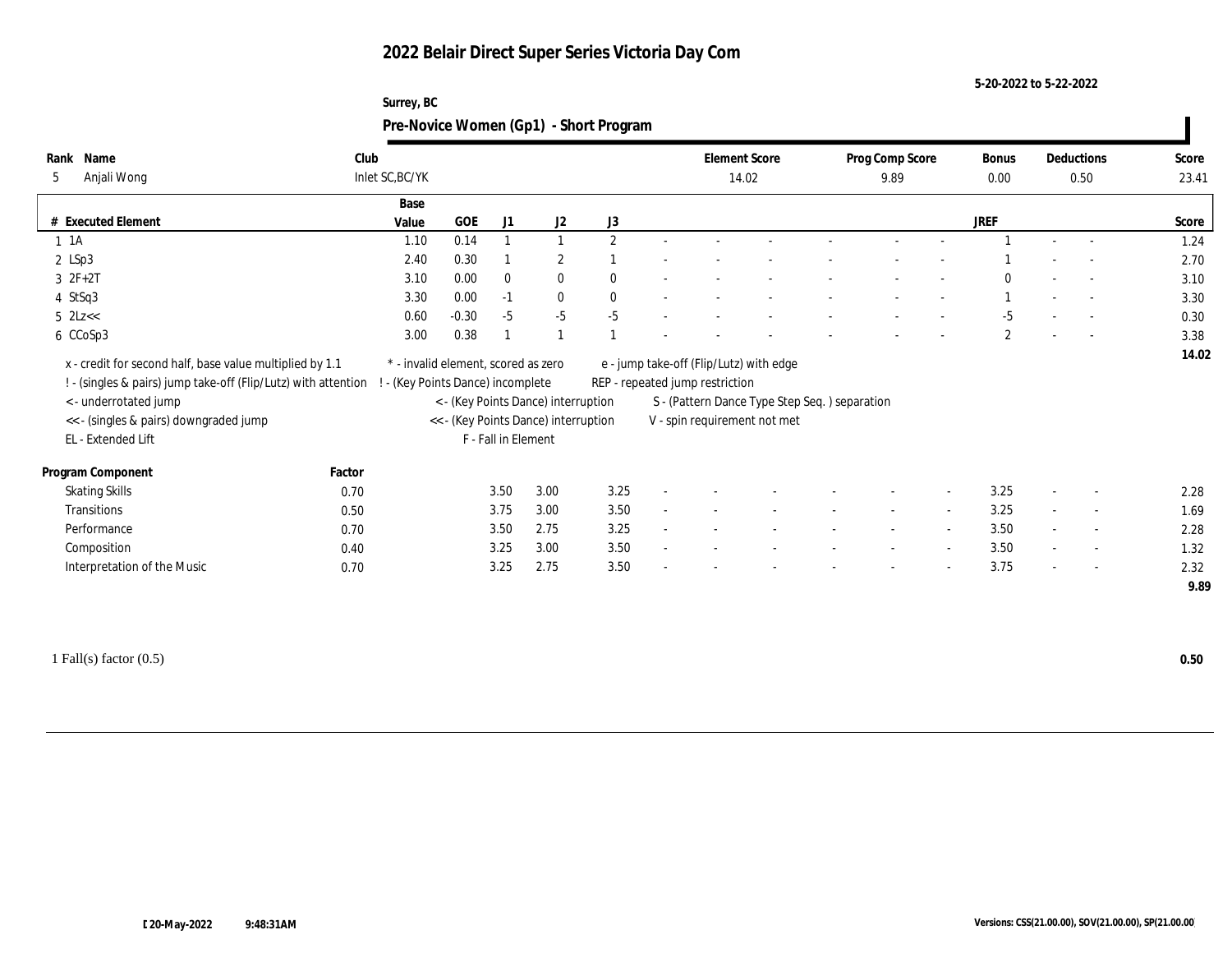#### **5-20-2022 to 5-22-2022**

| Surrey, BC                             |  |
|----------------------------------------|--|
| Pre-Novice Women (Gp1) - Short Program |  |

| Name<br>Rank<br>Yolanda Tong<br>6                              | Club   | Coquitlam SC, BC/YK                 |            |                     |                                      |          | <b>Element Score</b><br>13.48 |                                         |                                               | Prog Comp Score<br>9.81  |                          | Bonus<br>0.00 | Deductions<br>0.00 |                          | Score<br>23.29 |
|----------------------------------------------------------------|--------|-------------------------------------|------------|---------------------|--------------------------------------|----------|-------------------------------|-----------------------------------------|-----------------------------------------------|--------------------------|--------------------------|---------------|--------------------|--------------------------|----------------|
|                                                                |        | Base                                |            |                     |                                      |          |                               |                                         |                                               |                          |                          |               |                    |                          |                |
| # Executed Element                                             |        | Value                               | <b>GOE</b> | J1                  | J2                                   | J3       |                               |                                         |                                               |                          |                          | <b>JREF</b>   |                    |                          | Score          |
| $1 \, 2Lz$                                                     |        | 2.10                                | $-0.32$    | $-2$                | $-1$                                 | $-2$     |                               |                                         |                                               |                          |                          |               |                    |                          | 1.78           |
| $2 ZF+2T$                                                      |        | 3.10                                | $-0.18$    | $-1$                | $-1$                                 | $-1$     |                               |                                         |                                               |                          |                          | $-1$          |                    | $\overline{\phantom{a}}$ | 2.92           |
| 3 CSp2                                                         |        | 1.80                                | 0.05       | $\bf{0}$            | $\mathbf{1}$                         | $-1$     |                               |                                         |                                               |                          |                          |               |                    | $\overline{\phantom{a}}$ | 1.85           |
| 4 1A                                                           |        | 1.10                                | $-0.33$    | $-3$                | $-4$                                 | $-3$     |                               |                                         |                                               |                          |                          | $-2$          |                    | $\overline{\phantom{a}}$ | 0.77           |
| 5 StSq2                                                        |        | 2.60                                | 0.26       |                     |                                      |          |                               |                                         |                                               |                          |                          |               |                    |                          | 2.86           |
| 6 CCoSp3                                                       |        | 3.00                                | 0.30       | $\overline{2}$      |                                      | $\Omega$ |                               |                                         |                                               |                          |                          |               |                    | $\overline{\phantom{a}}$ | 3.30           |
| x - credit for second half, base value multiplied by 1.1       |        | * - invalid element, scored as zero |            |                     |                                      |          |                               | e - jump take-off (Flip/Lutz) with edge |                                               |                          |                          |               |                    |                          | 13.48          |
| ! - (singles & pairs) jump take-off (Flip/Lutz) with attention |        | (Key Points Dance) incomplete       |            |                     |                                      |          |                               | REP - repeated jump restriction         |                                               |                          |                          |               |                    |                          |                |
| < - underrotated jump                                          |        |                                     |            |                     | < - (Key Points Dance) interruption  |          |                               |                                         | S - (Pattern Dance Type Step Seq.) separation |                          |                          |               |                    |                          |                |
| << - (singles & pairs) downgraded jump<br>EL - Extended Lift   |        |                                     |            | F - Fall in Element | << - (Key Points Dance) interruption |          |                               |                                         | V - spin requirement not met                  |                          |                          |               |                    |                          |                |
| Program Component                                              | Factor |                                     |            |                     |                                      |          |                               |                                         |                                               |                          |                          |               |                    |                          |                |
| <b>Skating Skills</b>                                          | 0.70   |                                     |            | 3.50                | 2.75                                 | 3.25     |                               |                                         |                                               |                          | $\overline{\phantom{a}}$ | 3.50          |                    | $\overline{\phantom{a}}$ | 2.28           |
| Transitions                                                    | 0.50   |                                     |            | 3.25                | 3.00                                 | 3.25     | $\mathbf{r}$                  |                                         |                                               | $\sim$                   | $\overline{\phantom{a}}$ | 3.50          | $\sim$             | $\sim$                   | 1.63           |
| Performance                                                    | 0.70   |                                     |            | 3.00                | 3.00                                 | 3.50     |                               |                                         |                                               | $\overline{\phantom{a}}$ | $\sim$                   | 3.75          | $\sim$             | $\sim$                   | 2.32           |
| Composition                                                    | 0.40   |                                     |            | 3.50                | 2.50                                 | 3.50     |                               |                                         |                                               |                          | $\overline{\phantom{a}}$ | 3.50          | $\sim$             | $\sim$                   | 1.30           |
| Interpretation of the Music                                    | 0.70   |                                     |            | 3.25                | 2.75                                 | 3.25     |                               |                                         |                                               | $\overline{\phantom{0}}$ | $\overline{\phantom{a}}$ | 3.75          | $\sim$             | $\overline{\phantom{a}}$ | 2.28           |
|                                                                |        |                                     |            |                     |                                      |          |                               |                                         |                                               |                          |                          |               |                    |                          | 9.81           |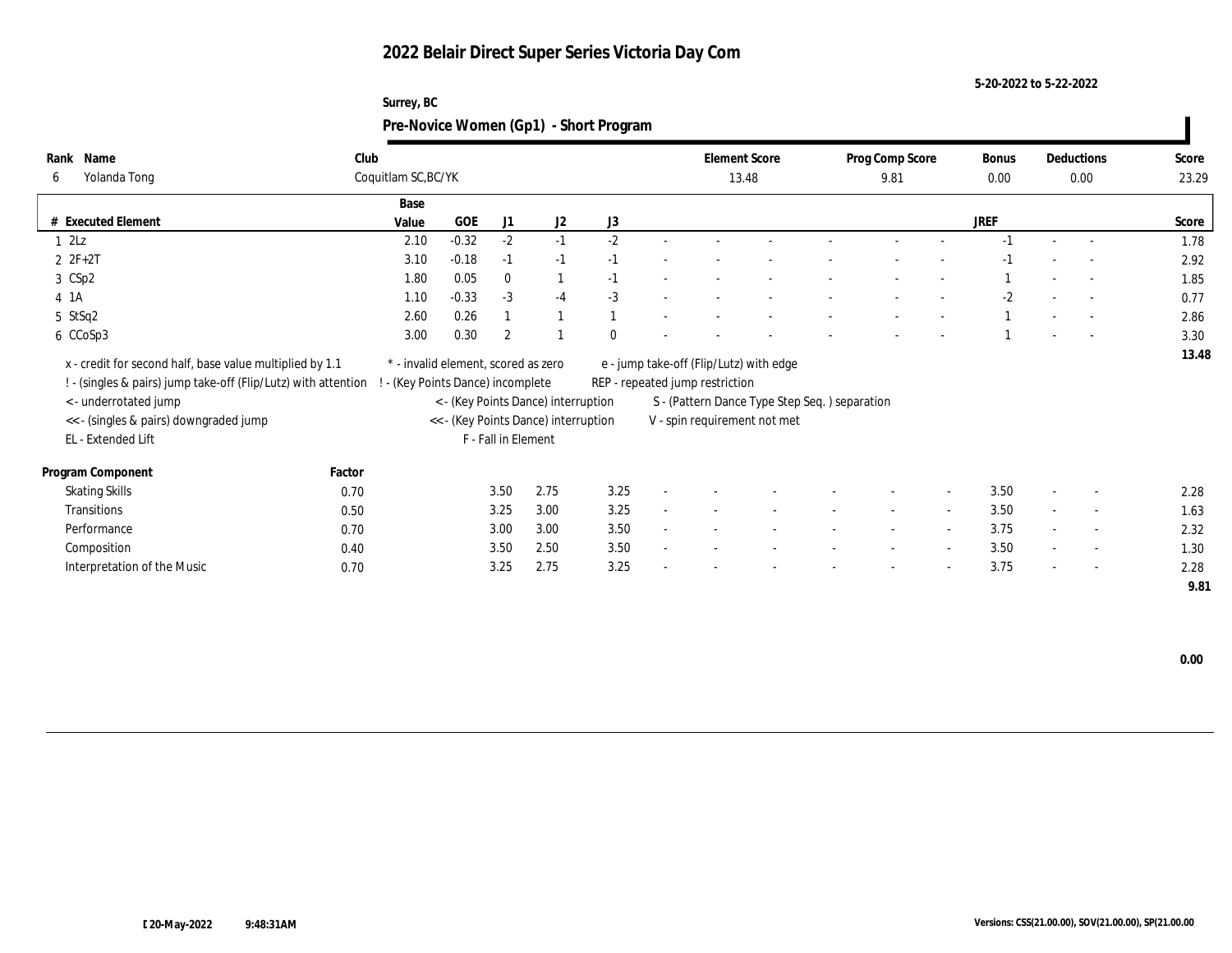**Surrey, BC**

**5-20-2022 to 5-22-2022**

|                                                                                                                                                                                                                     |        | Pre-Novice Women (Gp1) - Short Program                                 |                          |                     |                                                                             |      |                                 |                                                                                                                          |  |                         |        |               |                    |                          |                |
|---------------------------------------------------------------------------------------------------------------------------------------------------------------------------------------------------------------------|--------|------------------------------------------------------------------------|--------------------------|---------------------|-----------------------------------------------------------------------------|------|---------------------------------|--------------------------------------------------------------------------------------------------------------------------|--|-------------------------|--------|---------------|--------------------|--------------------------|----------------|
| Rank Name<br>Charlene Fong                                                                                                                                                                                          |        | Club<br>Coquitlam SC, BC/YK                                            |                          |                     |                                                                             |      | <b>Element Score</b><br>12.29   |                                                                                                                          |  | Prog Comp Score<br>9.65 |        | Bonus<br>0.00 | Deductions<br>0.00 |                          | Score<br>21.94 |
| # Executed Element                                                                                                                                                                                                  |        | Base<br>Value                                                          | <b>GOE</b>               | J1                  | J2                                                                          | J3   |                                 |                                                                                                                          |  |                         |        | <b>JREF</b>   |                    |                          | Score          |
| $2Lz+2T$                                                                                                                                                                                                            |        | 3.40                                                                   | 0.00                     | $\Omega$            | $\mathbf{0}$                                                                |      |                                 |                                                                                                                          |  |                         |        |               |                    |                          | 3.40           |
| 2Z                                                                                                                                                                                                                  |        | 1.80                                                                   | 0.05                     |                     | $\mathbf{0}$                                                                |      |                                 |                                                                                                                          |  |                         |        |               |                    |                          | 1.85           |
| 3 1A                                                                                                                                                                                                                |        | 1.10                                                                   | 0.06                     |                     | $\mathbf{0}$                                                                |      |                                 |                                                                                                                          |  |                         |        |               |                    |                          | 1.16           |
| 4 CSp                                                                                                                                                                                                               |        | 0.00                                                                   | $\overline{\phantom{a}}$ |                     |                                                                             |      |                                 |                                                                                                                          |  |                         |        |               |                    |                          | 0.00           |
| 5 StSq3                                                                                                                                                                                                             |        | 3.30                                                                   | 0.08                     | $\mathbf{2}$        | $-1$                                                                        | 0    |                                 |                                                                                                                          |  |                         |        | $\mathbf{0}$  |                    | $\sim$ $-$               | 3.38           |
| 6 CCoSp2                                                                                                                                                                                                            |        | 2.50                                                                   | 0.00                     | $\overline{2}$      | $-1$                                                                        |      |                                 |                                                                                                                          |  |                         |        |               |                    | $\overline{\phantom{a}}$ | 2.50           |
| x - credit for second half, base value multiplied by 1.1<br>! - (singles & pairs) jump take-off (Flip/Lutz) with attention<br>< - underrotated jump<br><< - (singles & pairs) downgraded jump<br>EL - Extended Lift |        | * - invalid element, scored as zero<br>- (Key Points Dance) incomplete |                          | F - Fall in Element | < - (Key Points Dance) interruption<br><< - (Key Points Dance) interruption |      | REP - repeated jump restriction | e - jump take-off (Flip/Lutz) with edge<br>S - (Pattern Dance Type Step Seq.) separation<br>V - spin requirement not met |  |                         |        |               |                    |                          | 12.29          |
| Program Component                                                                                                                                                                                                   | Factor |                                                                        |                          |                     |                                                                             |      |                                 |                                                                                                                          |  |                         |        |               |                    |                          |                |
| <b>Skating Skills</b>                                                                                                                                                                                               | 0.70   |                                                                        |                          | 3.75                | 2.50                                                                        | 3.50 |                                 |                                                                                                                          |  |                         | $\sim$ | 3.00          |                    |                          | 2.23           |
| Transitions                                                                                                                                                                                                         | 0.50   |                                                                        |                          | 3.75                | 2.75                                                                        | 3.50 |                                 |                                                                                                                          |  |                         | $\sim$ | 3.00          | $\sim$             | $\overline{\phantom{a}}$ | 1.63           |
| Performance                                                                                                                                                                                                         | 0.70   |                                                                        |                          | 3.75                | 2.50                                                                        | 3.25 |                                 |                                                                                                                          |  |                         | $\sim$ | 3.50          |                    | $\sim$                   | 2.28           |

Interpretation of the Music 0.70 0.70 3.50 2.50 3.25 - - - - - - - - 3.25 - - - - 3.25

 $\hbox{Composition} \qquad \qquad 0.40 \qquad \qquad 3.75 \quad \ 2.75 \qquad \quad 3.50 \qquad \qquad - \qquad - \qquad - \qquad - \qquad - \qquad - \qquad - \qquad 3.25 \qquad - \qquad - \qquad 1.32$ 

 **9.65**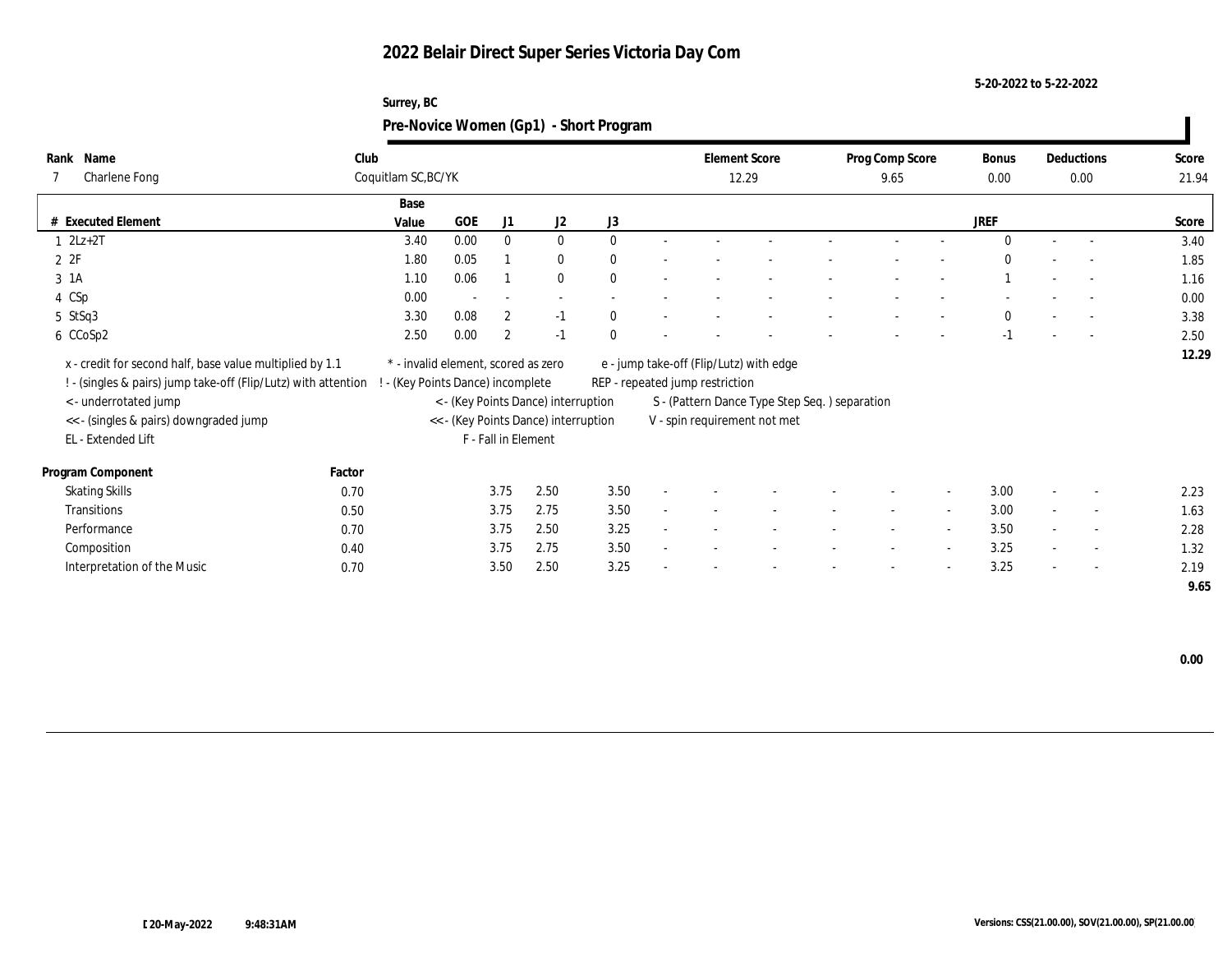**Surrey, BC**

**5-20-2022 to 5-22-2022**

|                                                                                                                                                     |        | Pre-Novice Women (Gp1) - Short Program                                 |            |                     |                                      |      |                                                                            |                                               |                         |                          |             |                          |                |
|-----------------------------------------------------------------------------------------------------------------------------------------------------|--------|------------------------------------------------------------------------|------------|---------------------|--------------------------------------|------|----------------------------------------------------------------------------|-----------------------------------------------|-------------------------|--------------------------|-------------|--------------------------|----------------|
| Rank Name<br>Kensington Wong<br>8                                                                                                                   | Club   | Delta FSC, BC/YK                                                       |            |                     |                                      |      | <b>Element Score</b><br>12.30                                              |                                               | Prog Comp Score<br>9.61 |                          |             | Deductions<br>0.00       | Score<br>21.91 |
|                                                                                                                                                     |        | Base                                                                   |            |                     |                                      |      |                                                                            |                                               |                         |                          |             |                          |                |
| # Executed Element                                                                                                                                  |        | Value                                                                  | <b>GOE</b> | J <sub>1</sub>      | J2                                   | J3   |                                                                            |                                               |                         |                          | <b>JREF</b> |                          | Score          |
| $1$ 2A $\lt$                                                                                                                                        |        | 1.10                                                                   | $-0.44$    | $-3$                | $-5$                                 | $-4$ |                                                                            |                                               |                         |                          | $-4$        |                          | 0.66           |
| $2$ $2Lz+2Lo$                                                                                                                                       |        | 3.80                                                                   | 0.05       |                     | $\bf{0}$                             |      |                                                                            |                                               |                         |                          |             |                          | 3.85           |
| 3 LSp2                                                                                                                                              |        | 1.90                                                                   | $-0.10$    |                     | $-1$                                 | $-1$ |                                                                            |                                               |                         |                          |             | $\overline{\phantom{a}}$ | 1.80           |
| 42F                                                                                                                                                 |        | 1.80                                                                   | 0.00       | $\Omega$            | $\bf{0}$                             |      |                                                                            |                                               |                         |                          | $\Omega$    | $\overline{\phantom{a}}$ | 1.80           |
| 5 StSqB                                                                                                                                             |        | 1.50                                                                   | 0.00       |                     | $-1$                                 |      |                                                                            |                                               |                         |                          |             |                          | 1.50           |
| 6 CCoSp2                                                                                                                                            |        | 2.50                                                                   | 0.19       | $\overline{2}$      | $\mathbf{0}$                         |      |                                                                            |                                               |                         |                          |             |                          | 2.69           |
| x - credit for second half, base value multiplied by 1.1<br>! - (singles & pairs) jump take-off (Flip/Lutz) with attention<br>< - underrotated jump |        | * - invalid element, scored as zero<br>- (Key Points Dance) incomplete |            |                     | < - (Key Points Dance) interruption  |      | e - jump take-off (Flip/Lutz) with edge<br>REP - repeated jump restriction | S - (Pattern Dance Type Step Seq.) separation |                         |                          |             |                          | 12.30          |
| << - (singles & pairs) downgraded jump                                                                                                              |        |                                                                        |            |                     | << - (Key Points Dance) interruption |      | V - spin requirement not met                                               |                                               |                         |                          |             |                          |                |
| EL - Extended Lift                                                                                                                                  |        |                                                                        |            | F - Fall in Element |                                      |      |                                                                            |                                               |                         |                          |             |                          |                |
| Program Component                                                                                                                                   | Factor |                                                                        |            |                     |                                      |      |                                                                            |                                               |                         |                          |             |                          |                |
| <b>Skating Skills</b>                                                                                                                               | 0.70   |                                                                        |            | 3.75                | 2.75                                 | 3.00 |                                                                            |                                               |                         |                          | 2.75        |                          | 2.14           |
| Transitions                                                                                                                                         | 0.50   |                                                                        |            | 4.00                | 2.50                                 | 3.00 |                                                                            |                                               |                         | $\overline{\phantom{a}}$ | 2.75        | $\overline{a}$           | 1.53           |
| Performance                                                                                                                                         | 0.70   |                                                                        |            | 3.75                | 2.75                                 | 3.25 |                                                                            |                                               |                         | $\overline{\phantom{a}}$ | 3.50        |                          | 2.32           |
| Composition                                                                                                                                         | 0.40   |                                                                        |            | 3.50                | 2.75                                 | 3.25 |                                                                            |                                               |                         | $\overline{\phantom{a}}$ | 3.00        |                          | 1.25           |
| Interpretation of the Music                                                                                                                         | 0.70   |                                                                        |            | 3.75                | 3.25                                 | 3.00 |                                                                            |                                               |                         |                          | 3.50        |                          | 2.37           |
|                                                                                                                                                     |        |                                                                        |            |                     |                                      |      |                                                                            |                                               |                         |                          |             |                          | 9.61           |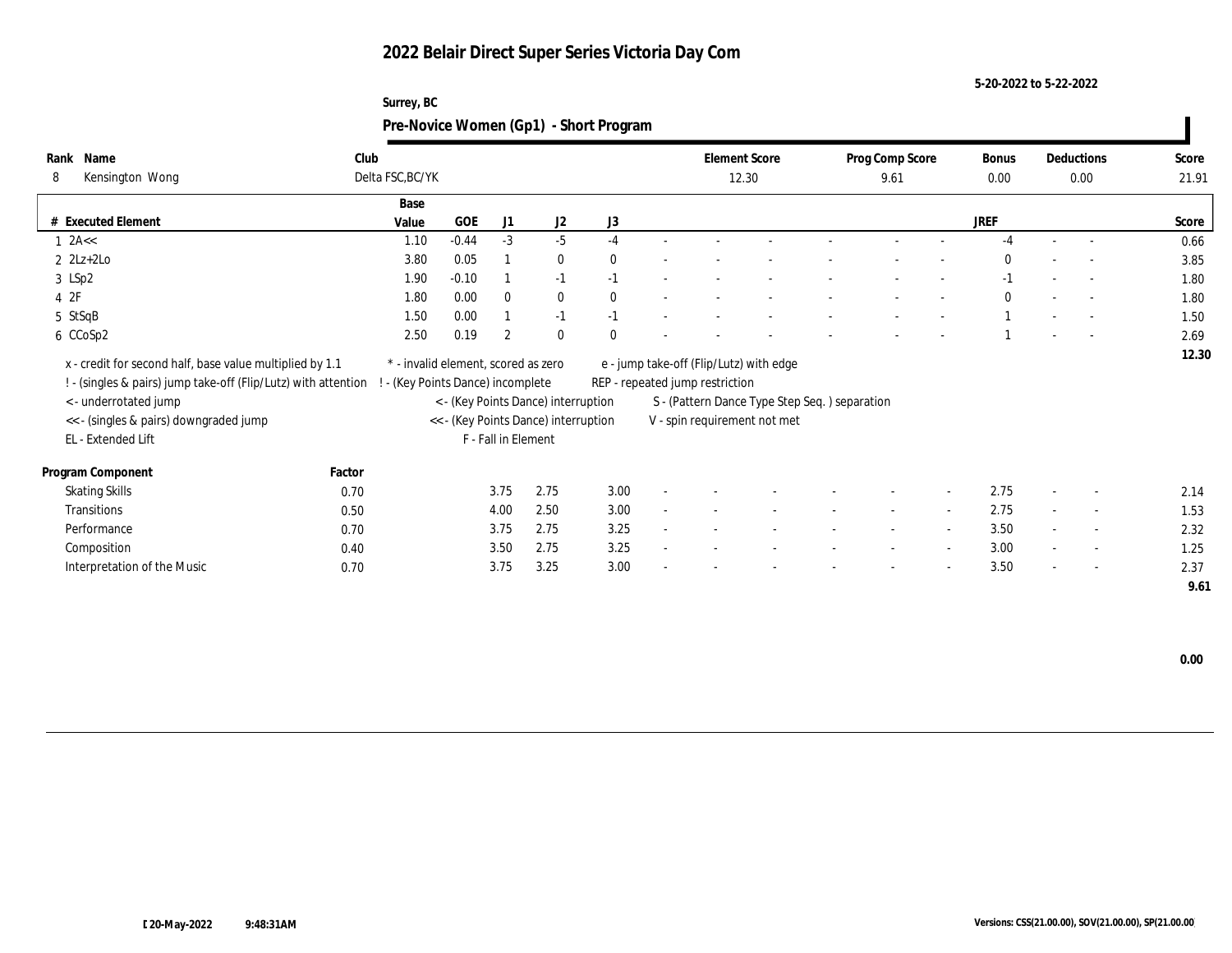#### **5-20-2022 to 5-22-2022**

| Surrey, BC                             |  |
|----------------------------------------|--|
| Pre-Novice Women (Gp1) - Short Program |  |

| Name<br>Rank                                                                                                               | Club   |                                                                        |         |                     |                                      |              |                          | <b>Element Score</b>            |                                               | Prog Comp Score | <b>Bonus</b> |        | Deductions               | Score |
|----------------------------------------------------------------------------------------------------------------------------|--------|------------------------------------------------------------------------|---------|---------------------|--------------------------------------|--------------|--------------------------|---------------------------------|-----------------------------------------------|-----------------|--------------|--------|--------------------------|-------|
| Alicia Liu<br>9                                                                                                            |        | Champs ISC of BC, BC/YK                                                |         |                     |                                      |              |                          |                                 | 12.25                                         | 9.15            | 0.00         |        | 0.50                     | 20.90 |
|                                                                                                                            |        | Base                                                                   |         |                     |                                      |              |                          |                                 |                                               |                 |              |        |                          |       |
| <b>Executed Element</b>                                                                                                    |        | Value                                                                  | GOE     | J1                  | J2                                   | J3           |                          |                                 |                                               |                 | <b>JREF</b>  |        |                          | Score |
| $2Lz+2Lo$                                                                                                                  |        | 3.80                                                                   | 0.16    |                     | $\mathbf{1}$                         |              |                          |                                 |                                               |                 | $\Omega$     |        |                          | 3.96  |
| $2$ 2A $<$                                                                                                                 |        | 1.10                                                                   | $-0.55$ | $-5$                | $-5$                                 | $-5$         |                          |                                 |                                               |                 | $-5$         |        | $\overline{\phantom{a}}$ | 0.55  |
| 3 CSp1                                                                                                                     |        | 1.40                                                                   | 0.21    |                     | $\overline{2}$                       |              | $\overline{\phantom{a}}$ |                                 |                                               |                 | $\mathbf{2}$ |        | $\overline{\phantom{a}}$ | 1.61  |
| 4 2F                                                                                                                       |        | 1.80                                                                   | 0.14    |                     |                                      | $\bf{0}$     |                          |                                 |                                               |                 |              |        |                          | 1.94  |
| 5 StSqB                                                                                                                    |        | 1.50                                                                   | 0.00    |                     | $-1$                                 | $-1$         |                          |                                 |                                               |                 |              |        | $\overline{\phantom{a}}$ | 1.50  |
| 6 CCoSp2                                                                                                                   |        | 2.50                                                                   | 0.19    | $\boldsymbol{2}$    | $\bf{0}$                             | $\mathbf{0}$ |                          |                                 |                                               |                 |              |        |                          | 2.69  |
| x - credit for second half, base value multiplied by 1.1<br>! - (singles & pairs) jump take-off (Flip/Lutz) with attention |        | * - invalid element, scored as zero<br>- (Key Points Dance) incomplete |         |                     |                                      |              |                          | REP - repeated jump restriction | e - jump take-off (Flip/Lutz) with edge       |                 |              |        |                          | 12.25 |
| < - underrotated jump                                                                                                      |        |                                                                        |         |                     | < - (Key Points Dance) interruption  |              |                          |                                 | S - (Pattern Dance Type Step Seq.) separation |                 |              |        |                          |       |
| << - (singles & pairs) downgraded jump                                                                                     |        |                                                                        |         |                     | << - (Key Points Dance) interruption |              |                          |                                 | V - spin requirement not met                  |                 |              |        |                          |       |
| EL - Extended Lift                                                                                                         |        |                                                                        |         | F - Fall in Element |                                      |              |                          |                                 |                                               |                 |              |        |                          |       |
| Program Component                                                                                                          | Factor |                                                                        |         |                     |                                      |              |                          |                                 |                                               |                 |              |        |                          |       |
| <b>Skating Skills</b>                                                                                                      | 0.70   |                                                                        |         | 3.50                | 2.75                                 | 3.50         |                          |                                 |                                               |                 | 3.25         | $\sim$ | $\overline{\phantom{a}}$ | 2.28  |
| Transitions                                                                                                                | 0.50   |                                                                        |         | 3.25                | 2.75                                 | 3.25         |                          |                                 |                                               |                 | 3.25         |        | $\overline{\phantom{a}}$ | 1.57  |
| Performance                                                                                                                | 0.70   |                                                                        |         | 3.00                | 2.50                                 | 3.25         |                          |                                 |                                               |                 | 2.75         |        | $\overline{\phantom{0}}$ | 2.02  |
| Composition                                                                                                                | 0.40   |                                                                        |         | 3.25                | 2.50                                 | 3.25         |                          |                                 |                                               |                 | 3.25         |        | $\overline{\phantom{a}}$ | 1.22  |
| Interpretation of the Music                                                                                                | 0.70   |                                                                        |         | 3.00                | 2.75                                 | 3.00         |                          |                                 |                                               |                 | 3.00         |        | $\sim$                   | 2.06  |
|                                                                                                                            |        |                                                                        |         |                     |                                      |              |                          |                                 |                                               |                 |              |        |                          | 9.15  |
|                                                                                                                            |        |                                                                        |         |                     |                                      |              |                          |                                 |                                               |                 |              |        |                          |       |

1 Fall(s) factor (0.5) **0.50**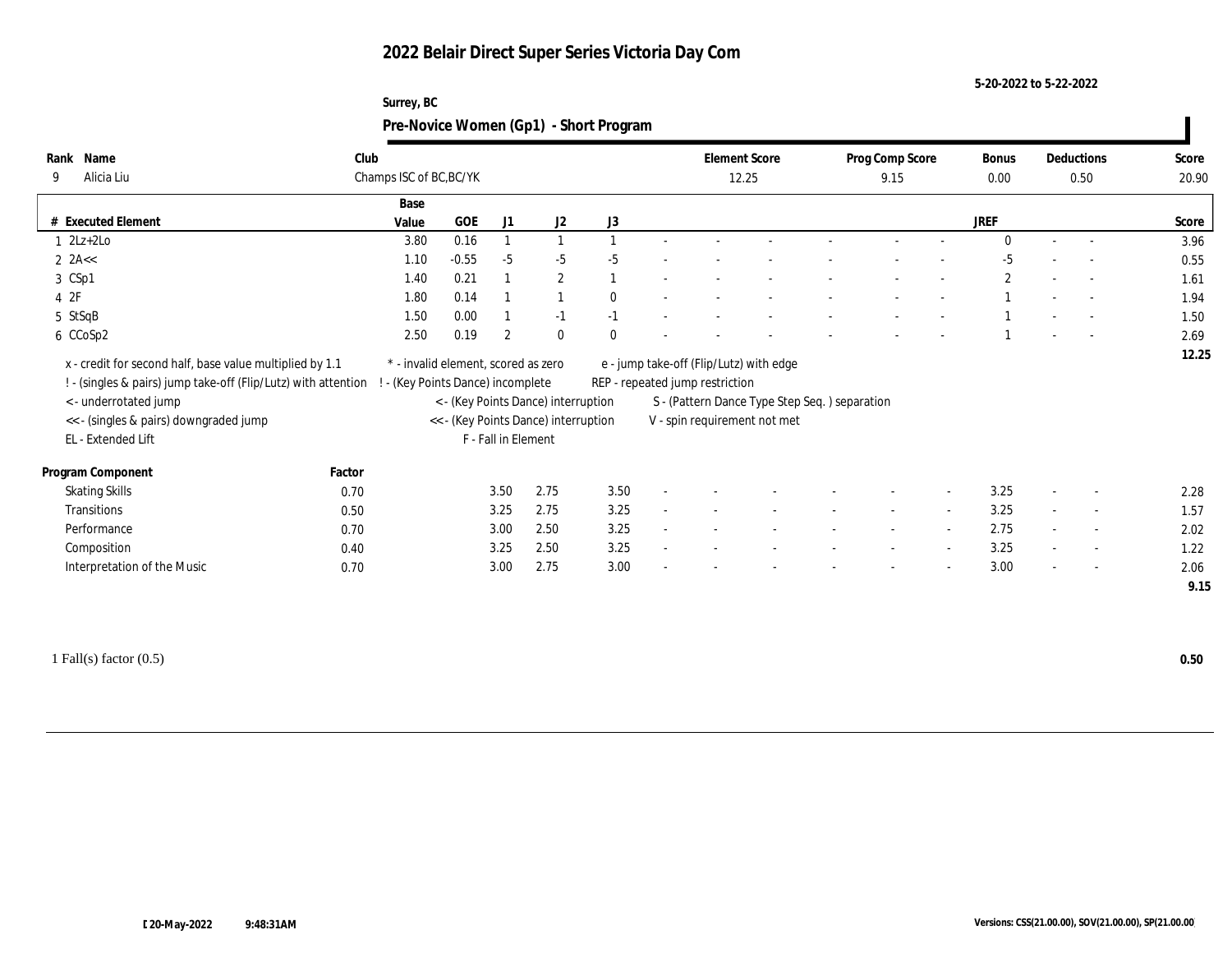**5-20-2022 to 5-22-2022**

| Surrey, BC<br>Pre-Novice Women (Gp1) - Short Program |         |                            |      |                |    |  |  |                               |      |  |                 |                          |                          |                                  |
|------------------------------------------------------|---------|----------------------------|------|----------------|----|--|--|-------------------------------|------|--|-----------------|--------------------------|--------------------------|----------------------------------|
| Club                                                 |         |                            |      |                |    |  |  |                               | 8.74 |  | Bonus<br>0.00   |                          |                          | Score<br>20.62                   |
| Base                                                 |         |                            |      |                |    |  |  |                               |      |  |                 |                          |                          |                                  |
|                                                      |         |                            |      |                |    |  |  |                               |      |  |                 |                          |                          | Score                            |
| 2.20                                                 | $-0.81$ | -4                         | -5   | -5             |    |  |  |                               |      |  | -5              |                          |                          | 1.39                             |
| 2.10                                                 | $-0.05$ | $\mathbf{0}$               | $-1$ | $\bf{0}$       |    |  |  |                               |      |  | 0               | $\overline{a}$           |                          | 2.05                             |
|                                                      |         |                            |      |                |    |  |  |                               |      |  |                 |                          |                          |                                  |
| 1.40                                                 | $-0.25$ | $-2$                       | $-2$ | $-2$           |    |  |  |                               |      |  | - 1             | $\overline{\phantom{a}}$ | $\sim 100$               | 1.15                             |
| 1.10                                                 | $-0.41$ | $-4$                       | $-4$ | $-3$           |    |  |  |                               |      |  | $-4$            | $\sim$                   | <b>Contract Contract</b> | 0.69                             |
|                                                      | Value   | Connaught SC, BC/YK<br>GOE | J1   | J <sub>2</sub> | J3 |  |  | <b>Element Score</b><br>11.88 |      |  | Prog Comp Score | <b>JREF</b>              |                          | Deductions<br>0.00<br>$\sim 100$ |

| x - credit for second half, base value multiplied by 1.1                                         | * - invalid element, scored as zero | e - jump take-off (Flip/Lutz) with edge | 11.88 |
|--------------------------------------------------------------------------------------------------|-------------------------------------|-----------------------------------------|-------|
| ! - (singles & pairs) jump take-off (Flip/Lutz) with attention ! - (Key Points Dance) incomplete |                                     | REP - repeated jump restriction         |       |

6 CCoSp3 3.38 3.00 0.38 2 1 1 - - - - - - - - - 1 - - 3.38

- < underrotated jump < (Key Points Dance) interruption S (Pattern Dance Type Step Seq. ) separation << - (singles & pairs) downgraded jump << - (Key Points Dance) interruption V - spin requirement not met
- 

**Rank** 10 Liya Pan

| EL - Extended Lift          |        | F - Fall in Element |      |                          |  |        |                          |                          |      |                          |                          |      |
|-----------------------------|--------|---------------------|------|--------------------------|--|--------|--------------------------|--------------------------|------|--------------------------|--------------------------|------|
| Program Component           | Factor |                     |      |                          |  |        |                          |                          |      |                          |                          |      |
| <b>Skating Skills</b>       | 0.70   | 3.25<br>2.75        | 3.25 | $\overline{\phantom{0}}$ |  | $\sim$ | $\sim$                   | $\overline{\phantom{0}}$ | 2.75 | $\overline{\phantom{a}}$ | $\overline{\phantom{a}}$ | 2.10 |
| Transitions                 | 0.50   | 3.25<br>2.75        | 3.25 | $\overline{\phantom{0}}$ |  | $\sim$ | $\overline{\phantom{0}}$ | $\overline{\phantom{a}}$ | 2.50 | $\overline{\phantom{a}}$ | $\sim$                   | 1.47 |
| Performance                 | 0.70   | 2.50<br>3.00        | 3.00 | $\overline{\phantom{a}}$ |  |        | $\overline{\phantom{0}}$ | $\sim$                   | 3.00 | $\sim$                   | $\sim$                   | 2.02 |
| Composition                 | 0.40   | 3.00<br>3.00        | 3.00 | $\overline{\phantom{0}}$ |  | $\sim$ | $\overline{\phantom{0}}$ | $\sim$                   | 2.75 | $\overline{\phantom{a}}$ | $\sim$                   | 1.18 |
| Interpretation of the Music | 0.70   | 3.00<br>2.75        | 2.75 | $\sim$                   |  | $\sim$ | $\overline{\phantom{0}}$ | $\overline{\phantom{a}}$ | 2.75 | $\overline{\phantom{0}}$ | $\overline{\phantom{a}}$ | 1.97 |

 **8.74**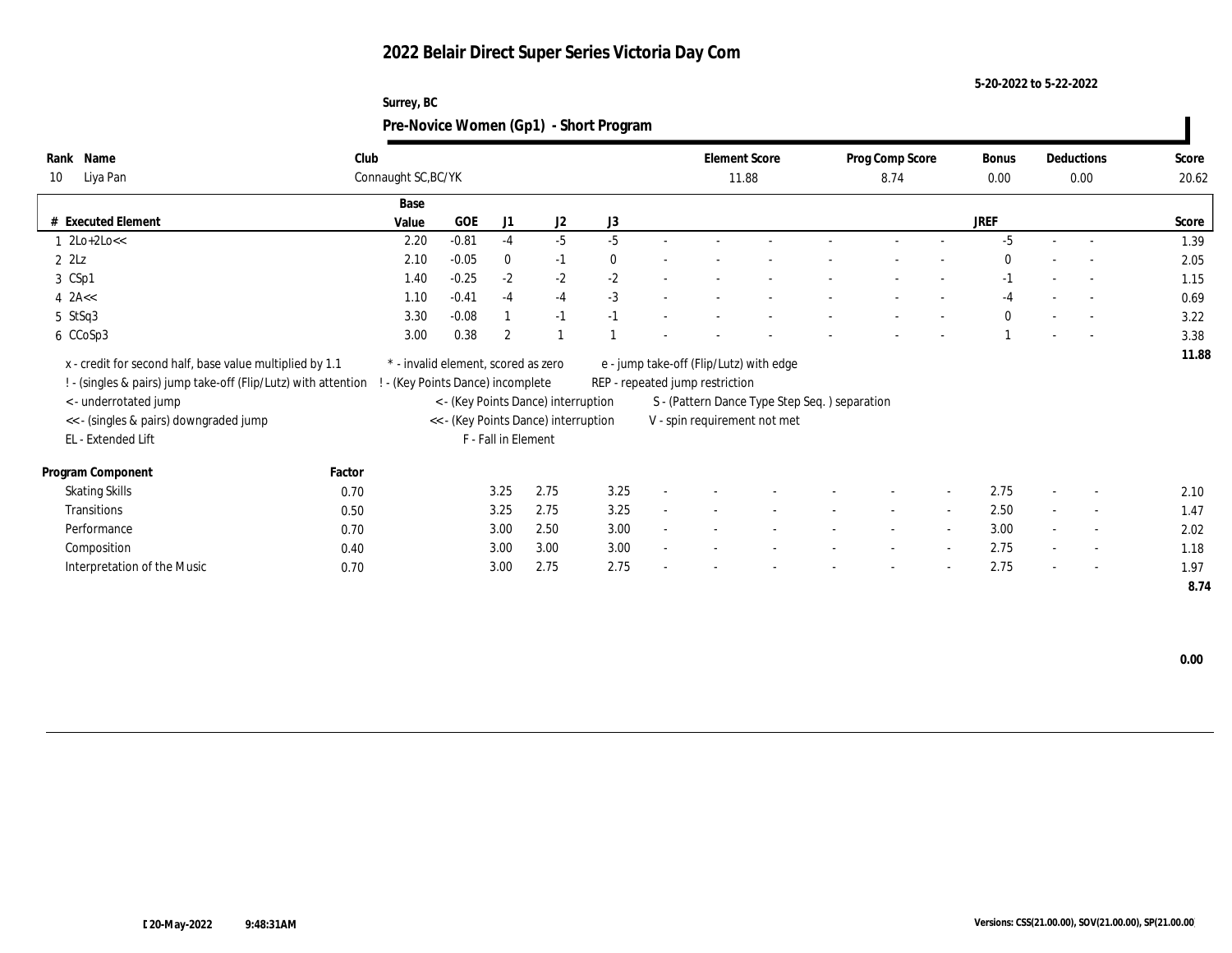**Surrey, BC**

**5-20-2022 to 5-22-2022**

| Rank Name                                                      | Club   |                                           |         |                     |                                      |      | <b>Element Score</b>            |                                               | Prog Comp Score          |                          | Bonus        | Deductions               | Score |
|----------------------------------------------------------------|--------|-------------------------------------------|---------|---------------------|--------------------------------------|------|---------------------------------|-----------------------------------------------|--------------------------|--------------------------|--------------|--------------------------|-------|
| Makayla Forrest<br>11                                          |        | Kelowna FSC, BC/YK                        |         |                     |                                      |      | 10.77                           |                                               | 10.04                    |                          | 0.00         | 0.50                     | 20.31 |
|                                                                |        | Base                                      |         |                     |                                      |      |                                 |                                               |                          |                          |              |                          |       |
| # Executed Element                                             |        | Value                                     | GOE     | J1                  | J2                                   | J3   |                                 |                                               |                          |                          | <b>JREF</b>  |                          | Score |
| $1 \text{ } 1\text{Lz}^* + \text{COMBO}$                       |        |                                           | $\sim$  |                     |                                      |      |                                 |                                               |                          |                          |              |                          | 0.00  |
| $2 \; 1A$                                                      |        | 1.10                                      | 0.14    |                     |                                      |      |                                 |                                               |                          |                          | $\mathbf{2}$ | $\sim$                   | 1.24  |
| 3 CCoSp3                                                       |        | 3.00                                      | 0.23    |                     | $\mathbf{0}$                         |      |                                 |                                               |                          |                          |              |                          | 3.23  |
| 42Fq                                                           |        | 1.80                                      | $-0.90$ | $-5$                | $-5$                                 | $-5$ |                                 |                                               |                          |                          | $-5$         |                          | 0.90  |
| 5 StSq3                                                        |        | 3.30                                      | 0.25    | $\boldsymbol{2}$    | $\bf{0}$                             |      |                                 |                                               |                          |                          |              | $\overline{\phantom{a}}$ | 3.55  |
| 6 LSp2                                                         |        | 1.90                                      | $-0.05$ | $\theta$            | $\mathbf{0}$                         |      |                                 |                                               |                          |                          | $\theta$     |                          | 1.85  |
| x - credit for second half, base value multiplied by 1.1       |        | $^\ast$ - invalid element, scored as zero |         |                     |                                      |      |                                 | e - jump take-off (Flip/Lutz) with edge       |                          |                          |              |                          | 10.77 |
| ! - (singles & pairs) jump take-off (Flip/Lutz) with attention |        | ! - (Key Points Dance) incomplete         |         |                     |                                      |      | REP - repeated jump restriction |                                               |                          |                          |              |                          |       |
| < - underrotated jump                                          |        |                                           |         |                     | < - (Key Points Dance) interruption  |      |                                 | S - (Pattern Dance Type Step Seq.) separation |                          |                          |              |                          |       |
| << - (singles & pairs) downgraded jump                         |        |                                           |         |                     | << - (Key Points Dance) interruption |      |                                 | V - spin requirement not met                  |                          |                          |              |                          |       |
| EL - Extended Lift                                             |        |                                           |         | F - Fall in Element |                                      |      |                                 |                                               |                          |                          |              |                          |       |
| Program Component                                              | Factor |                                           |         |                     |                                      |      |                                 |                                               |                          |                          |              |                          |       |
| <b>Skating Skills</b>                                          | 0.70   |                                           |         | 3.75                | 3.00                                 | 3.50 |                                 |                                               |                          |                          | 3.25         |                          | 2.37  |
| Transitions                                                    | 0.50   |                                           |         | 4.00                | 3.00                                 | 3.50 |                                 |                                               |                          | $\overline{\phantom{a}}$ | 3.25         | $\overline{\phantom{a}}$ | 1.72  |
| Performance                                                    | 0.70   |                                           |         | 3.50                | 2.75                                 | 3.25 |                                 |                                               | $\overline{\phantom{a}}$ | $\overline{\phantom{a}}$ | 3.25         | $\overline{\phantom{a}}$ | 2.23  |
| Composition                                                    | 0.40   |                                           |         | 3.75                | 2.75                                 | 3.50 |                                 |                                               | $\overline{\phantom{a}}$ | $\sim$                   | 3.50         | $\overline{\phantom{a}}$ | 1.35  |
|                                                                | 0.70   |                                           |         | 3.75                | 3.00                                 | 3.25 |                                 |                                               |                          |                          | 3.50         |                          | 2.37  |
| Interpretation of the Music                                    |        |                                           |         |                     |                                      |      |                                 |                                               |                          |                          |              |                          |       |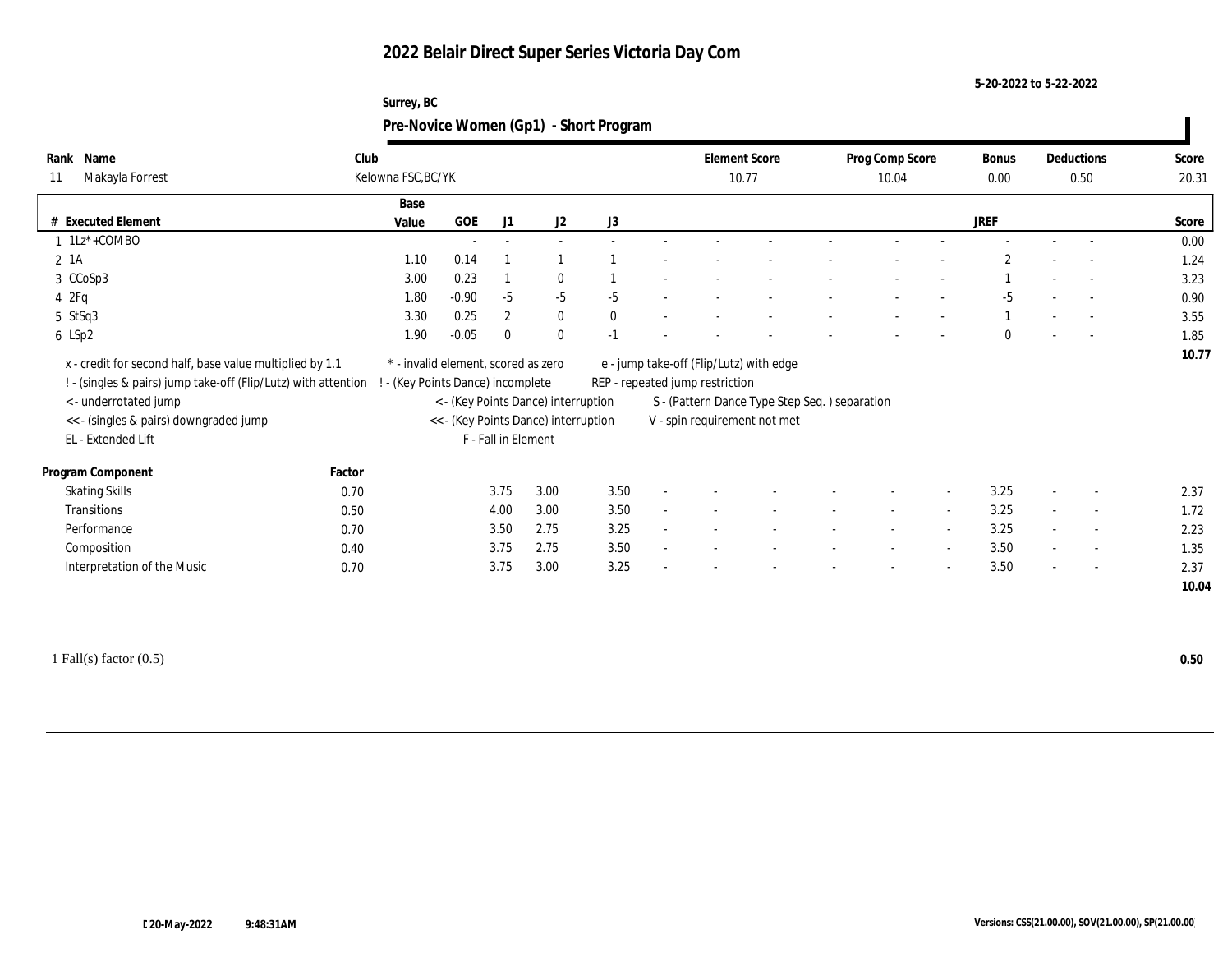#### **5-20-2022 to 5-22-2022**

| Surrey, BC                             |  |
|----------------------------------------|--|
| Pre-Novice Women (Gp1) - Short Program |  |

| Name<br>Rank                                                                                                               | Club   |                                                                        |         |                     |                                      |          |                          |                                 | <b>Element Score</b>                          | Prog Comp Score |                          | Bonus       |        | Deductions               | Score |
|----------------------------------------------------------------------------------------------------------------------------|--------|------------------------------------------------------------------------|---------|---------------------|--------------------------------------|----------|--------------------------|---------------------------------|-----------------------------------------------|-----------------|--------------------------|-------------|--------|--------------------------|-------|
| 12<br>Jaelyn Woo                                                                                                           |        | Connaught SC, BC/YK                                                    |         |                     |                                      |          |                          |                                 | 10.71                                         | 10.54           |                          | 0.00        |        | 1.00                     | 20.25 |
|                                                                                                                            |        | Base                                                                   |         |                     |                                      |          |                          |                                 |                                               |                 |                          |             |        |                          |       |
| # Executed Element                                                                                                         |        | Value                                                                  | GOE     | J1                  | J <sub>2</sub>                       | J3       |                          |                                 |                                               |                 |                          | <b>JREF</b> |        |                          | Score |
| $1$ 2A $\lt$                                                                                                               |        | 1.10                                                                   | $-0.55$ | $-5$                | $-5$                                 | $-5$     |                          |                                 |                                               |                 |                          | $-5$        |        |                          | 0.55  |
| $2 \text{ A} < + \text{COMBO}$                                                                                             |        | 2.64                                                                   | $-1.32$ | $-5$                | $-5$                                 | $-5$     |                          |                                 |                                               |                 |                          | $-5$        |        |                          | 1.32  |
| 3 CSp1                                                                                                                     |        | 1.40                                                                   | 0.18    |                     | $\mathbf{2}$                         |          |                          |                                 |                                               |                 |                          |             |        | $\overline{\phantom{a}}$ | 1.58  |
| $4$ $2\text{L}z$                                                                                                           |        | 2.10                                                                   | 0.21    |                     |                                      |          |                          |                                 |                                               |                 |                          |             |        |                          | 2.31  |
| 5 StSq2                                                                                                                    |        | 2.60                                                                   | 0.20    |                     |                                      | $\bf{0}$ |                          |                                 |                                               |                 |                          |             |        |                          | 2.80  |
| $6$ CCSp3 (V)                                                                                                              |        | 2.10                                                                   | 0.05    |                     | $\mathbf{0}$                         | $\bf{0}$ |                          |                                 |                                               |                 |                          | $\bf{0}$    |        | $\overline{\phantom{a}}$ | 2.15  |
| x - credit for second half, base value multiplied by 1.1<br>! - (singles & pairs) jump take-off (Flip/Lutz) with attention |        | * - invalid element, scored as zero<br>- (Key Points Dance) incomplete |         |                     |                                      |          |                          | REP - repeated jump restriction | e - jump take-off (Flip/Lutz) with edge       |                 |                          |             |        |                          | 10.71 |
| < - underrotated jump                                                                                                      |        |                                                                        |         |                     | < - (Key Points Dance) interruption  |          |                          |                                 | S - (Pattern Dance Type Step Seq.) separation |                 |                          |             |        |                          |       |
| << - (singles & pairs) downgraded jump                                                                                     |        |                                                                        |         |                     | << - (Key Points Dance) interruption |          |                          |                                 | V - spin requirement not met                  |                 |                          |             |        |                          |       |
| EL - Extended Lift                                                                                                         |        |                                                                        |         | F - Fall in Element |                                      |          |                          |                                 |                                               |                 |                          |             |        |                          |       |
| Program Component                                                                                                          | Factor |                                                                        |         |                     |                                      |          |                          |                                 |                                               |                 |                          |             |        |                          |       |
| <b>Skating Skills</b>                                                                                                      | 0.70   |                                                                        |         | 4.00                | 3.25                                 | 3.75     |                          |                                 |                                               |                 |                          | 3.25        |        | $\overline{\phantom{a}}$ | 2.49  |
| Transitions                                                                                                                | 0.50   |                                                                        |         | 4.00                | 3.25                                 | 3.50     | $\overline{\phantom{a}}$ |                                 |                                               |                 |                          | 3.25        |        | $\overline{\phantom{a}}$ | 1.75  |
| Performance                                                                                                                | 0.70   |                                                                        |         | 3.50                | 3.50                                 | 3.75     |                          |                                 |                                               |                 | $\overline{\phantom{0}}$ | 3.00        |        | $\overline{\phantom{a}}$ | 2.41  |
| Composition                                                                                                                | 0.40   |                                                                        |         | 3.75                | 3.25                                 | 3.75     |                          |                                 |                                               |                 |                          | 3.25        |        | $\overline{\phantom{a}}$ | 1.40  |
|                                                                                                                            |        |                                                                        |         | 4.00                | 3.25                                 | 3.50     |                          |                                 |                                               |                 |                          | 3.50        | $\sim$ | $\overline{\phantom{a}}$ | 2.49  |
| Interpretation of the Music                                                                                                | 0.70   |                                                                        |         |                     |                                      |          |                          |                                 |                                               |                 |                          |             |        |                          |       |

2 Fall(s) factor (0.5) **1.00**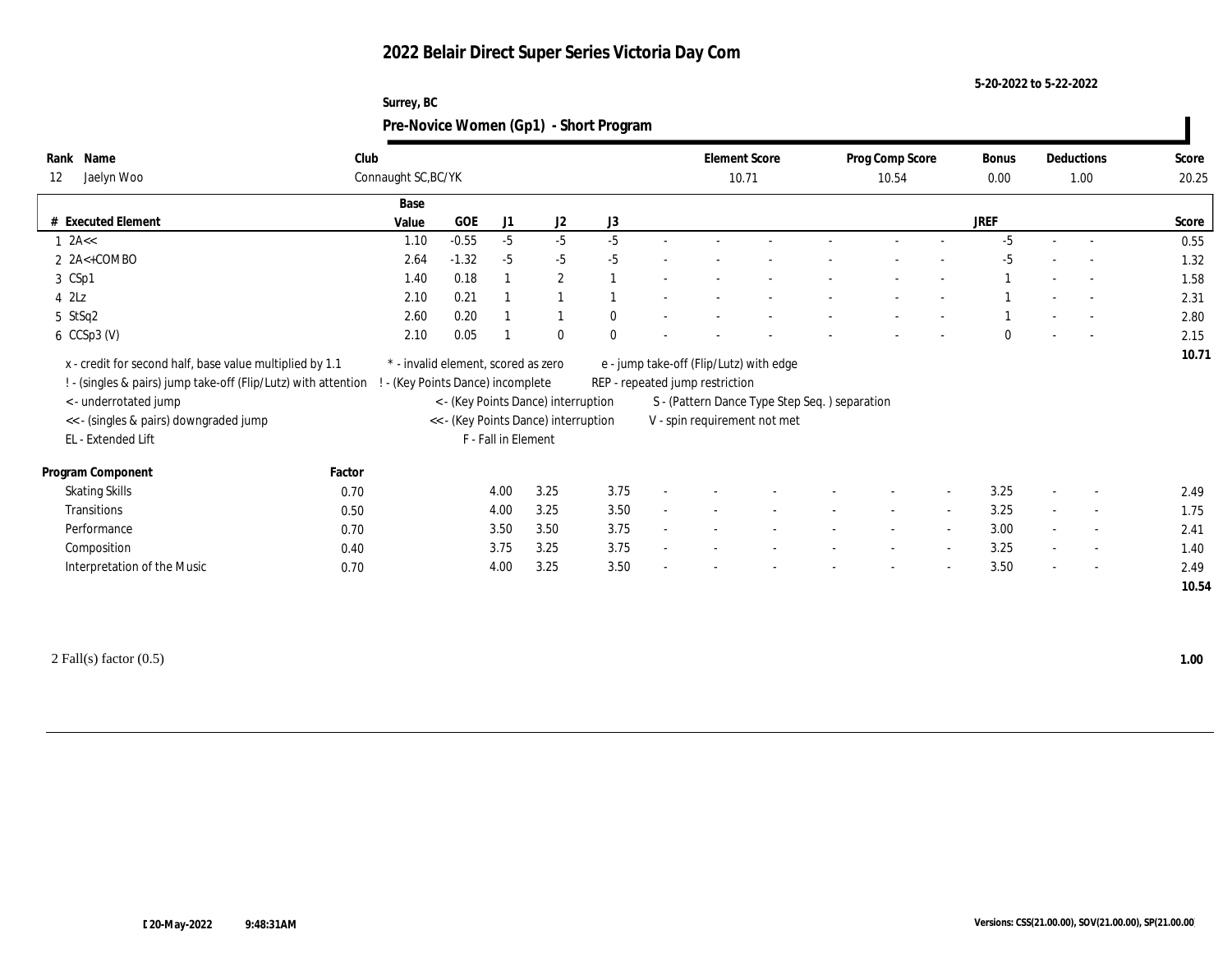**5-20-2022 to 5-22-2022**

|                                                                                                                                                                                                                     | Surrey, BC<br>Pre-Novice Women (Gp1) - Short Program                   |            |                     |                                                                             |      |                                                                                                                                                             |  |                          |             |                          |            |       |
|---------------------------------------------------------------------------------------------------------------------------------------------------------------------------------------------------------------------|------------------------------------------------------------------------|------------|---------------------|-----------------------------------------------------------------------------|------|-------------------------------------------------------------------------------------------------------------------------------------------------------------|--|--------------------------|-------------|--------------------------|------------|-------|
| Rank Name                                                                                                                                                                                                           | Club                                                                   |            |                     |                                                                             |      | <b>Element Score</b>                                                                                                                                        |  | Prog Comp Score          | Bonus       |                          | Deductions | Score |
| <b>Taylor Perkins</b><br>13                                                                                                                                                                                         | Sungod SC, BC/YK                                                       |            |                     |                                                                             |      | 10.45                                                                                                                                                       |  | 9.68                     | 0.00        |                          | 0.50       | 19.63 |
|                                                                                                                                                                                                                     | Base                                                                   |            |                     |                                                                             |      |                                                                                                                                                             |  |                          |             |                          |            |       |
| # Executed Element                                                                                                                                                                                                  | Value                                                                  | <b>GOE</b> | J1                  | J2                                                                          | J3   |                                                                                                                                                             |  |                          | <b>JREF</b> |                          |            | Score |
| $1 \, 2Lz$                                                                                                                                                                                                          | 2.10                                                                   | 0.05       |                     | $\mathbf{0}$                                                                |      |                                                                                                                                                             |  |                          |             |                          |            | 2.15  |
| $2 \text{ } 2F + 2Lo <<$                                                                                                                                                                                            | 2.30                                                                   | $-0.90$    | $-5$                | $-5$                                                                        | $-5$ |                                                                                                                                                             |  |                          | $-5$        |                          |            | 1.40  |
| 3 CCoSp2                                                                                                                                                                                                            | 2.50                                                                   | $-0.06$    |                     | $\mathbf{0}$                                                                |      |                                                                                                                                                             |  | $\overline{\phantom{a}}$ | $-1$        | $\overline{\phantom{a}}$ | $\sim$     | 2.44  |
| 4 1A                                                                                                                                                                                                                | 1.10                                                                   | 0.14       |                     |                                                                             |      |                                                                                                                                                             |  | $\overline{\phantom{a}}$ | 2           | $\overline{\phantom{a}}$ | $\sim$     | 1.24  |
| 5 CSp                                                                                                                                                                                                               | 0.00                                                                   |            |                     |                                                                             |      |                                                                                                                                                             |  |                          |             |                          |            | 0.00  |
| 6 StSq3                                                                                                                                                                                                             | 3.30                                                                   | $-0.08$    | $-1$                | $\theta$                                                                    |      |                                                                                                                                                             |  |                          |             |                          |            | 3.22  |
| x - credit for second half, base value multiplied by 1.1<br>! - (singles & pairs) jump take-off (Flip/Lutz) with attention<br>< - underrotated jump<br><< - (singles & pairs) downgraded jump<br>EL - Extended Lift | * - invalid element, scored as zero<br>- (Key Points Dance) incomplete |            | F - Fall in Element | < - (Key Points Dance) interruption<br><< - (Key Points Dance) interruption |      | e - jump take-off (Flip/Lutz) with edge<br>REP - repeated jump restriction<br>S - (Pattern Dance Type Step Seq.) separation<br>V - spin requirement not met |  |                          |             |                          |            | 10.45 |

| Program Component           | Factor |              |      |                          |  |                          |                          |                          |      |                          |      |
|-----------------------------|--------|--------------|------|--------------------------|--|--------------------------|--------------------------|--------------------------|------|--------------------------|------|
| <b>Skating Skills</b>       | 0.70   | 3.00<br>3.25 | 3.50 |                          |  | $\overline{\phantom{a}}$ | $\overline{\phantom{a}}$ | $\overline{\phantom{a}}$ | 3.50 | $\overline{\phantom{a}}$ | 2.32 |
| Transitions                 | 0.50   | 2.75<br>3.75 | 3.25 |                          |  |                          | $\overline{\phantom{a}}$ |                          | 3.50 | $\sim$                   | 1.66 |
| Performance                 | 0.70   | 3.00<br>3.00 | 3.25 | $\overline{\phantom{a}}$ |  | -                        | $\overline{\phantom{a}}$ |                          | 3.50 | $\overline{\phantom{a}}$ | 2.23 |
| Composition                 | 0.40   | 2.50<br>3.25 | 3.50 | $\overline{\phantom{a}}$ |  | $\overline{\phantom{a}}$ | $\overline{\phantom{0}}$ | $\overline{\phantom{0}}$ | 3.50 | $\overline{\phantom{a}}$ | 1.28 |
| Interpretation of the Music | 0.70   | 2.75<br>2.75 | 3.25 |                          |  | $\overline{\phantom{a}}$ | $\overline{\phantom{0}}$ | $\overline{\phantom{a}}$ | 3.75 | $\overline{\phantom{a}}$ | 2.19 |
|                             |        |              |      |                          |  |                          |                          |                          |      |                          | 9.68 |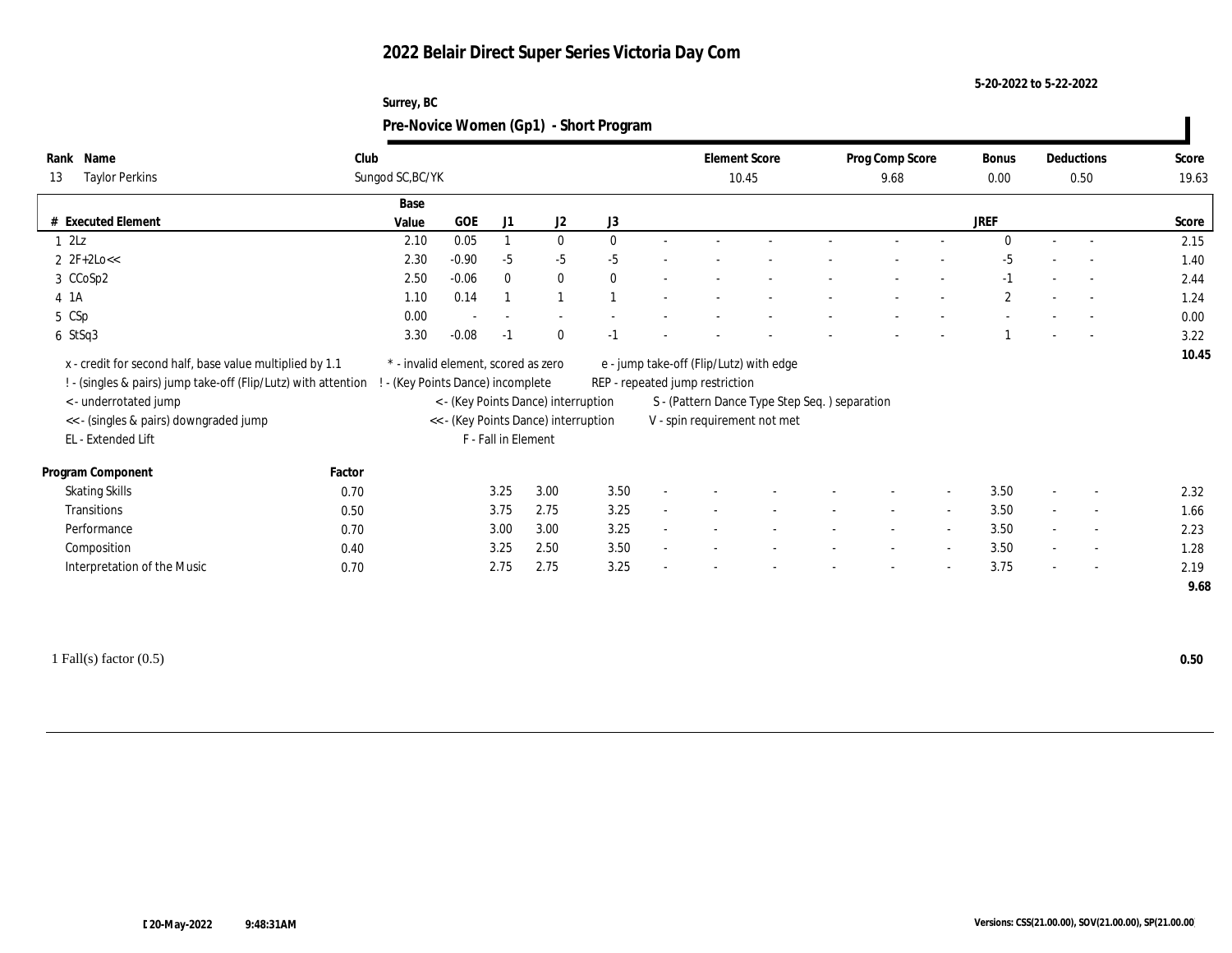**5-20-2022 to 5-22-2022**

| Surrey, BC                             |
|----------------------------------------|
| Pre-Novice Women (Gp1) - Short Program |

| Name<br>Rank<br>Serena Lu<br>14                                                                                            | Club   | Killarney FSC, BC/YK                                                   |         |                     |                                      |          |        | 9.91                            | <b>Element Score</b>                          | Prog Comp Score<br>8.16  |                          | Bonus<br>0.00 |                          | Deductions<br>0.00       | Score<br>18.07 |
|----------------------------------------------------------------------------------------------------------------------------|--------|------------------------------------------------------------------------|---------|---------------------|--------------------------------------|----------|--------|---------------------------------|-----------------------------------------------|--------------------------|--------------------------|---------------|--------------------------|--------------------------|----------------|
|                                                                                                                            |        | Base                                                                   |         |                     |                                      |          |        |                                 |                                               |                          |                          |               |                          |                          |                |
| # Executed Element                                                                                                         |        | Value                                                                  | GOE     | J1                  | J2                                   | J3       |        |                                 |                                               |                          |                          | <b>JREF</b>   |                          |                          | Score          |
| 1 2Lo                                                                                                                      |        | 1.70                                                                   | 0.09    | $\mathbf{0}$        | $\bf{0}$                             |          |        |                                 |                                               |                          |                          |               |                          |                          | 1.79           |
| $2 F + COMBO$                                                                                                              |        | 1.80                                                                   | $-0.77$ | $-5$                | $-2$                                 | $-5$     |        |                                 |                                               |                          |                          | $-5$          |                          |                          | 1.03           |
| 3 1A                                                                                                                       |        | 1.10                                                                   | 0.03    |                     | $\bf{0}$                             | $\theta$ |        |                                 |                                               |                          |                          | $\bf{0}$      | $\overline{\phantom{a}}$ | $\overline{\phantom{a}}$ | 1.13           |
| 4 LSp1                                                                                                                     |        | 1.50                                                                   | 0.00    | $\mathbf{0}$        | $\bf{0}$                             | $\theta$ |        |                                 |                                               |                          | $\overline{\phantom{a}}$ | $\mathbf{0}$  | $\sim$                   |                          | 1.50           |
| 5 StSq2                                                                                                                    |        | 2.60                                                                   | $-0.26$ | $\mathbf{0}$        | $-2$                                 | $-1$     |        |                                 |                                               |                          |                          | $-1$          |                          |                          | 2.34           |
| 6 CCoSp2                                                                                                                   |        | 2.50                                                                   | $-0.38$ | $-1$                | $-2$                                 | $-2$     |        |                                 |                                               |                          |                          | $-1$          |                          | $\overline{\phantom{a}}$ | 2.12           |
| x - credit for second half, base value multiplied by 1.1<br>! - (singles & pairs) jump take-off (Flip/Lutz) with attention |        | * - invalid element, scored as zero<br>- (Key Points Dance) incomplete |         |                     |                                      |          |        | REP - repeated jump restriction | e - jump take-off (Flip/Lutz) with edge       |                          |                          |               |                          |                          | 9.91           |
| < - underrotated jump                                                                                                      |        |                                                                        |         |                     | < - (Key Points Dance) interruption  |          |        |                                 | S - (Pattern Dance Type Step Seq.) separation |                          |                          |               |                          |                          |                |
| << - (singles & pairs) downgraded jump                                                                                     |        |                                                                        |         |                     | << - (Key Points Dance) interruption |          |        |                                 | V - spin requirement not met                  |                          |                          |               |                          |                          |                |
| EL - Extended Lift                                                                                                         |        |                                                                        |         | F - Fall in Element |                                      |          |        |                                 |                                               |                          |                          |               |                          |                          |                |
| Program Component                                                                                                          | Factor |                                                                        |         |                     |                                      |          |        |                                 |                                               |                          |                          |               |                          |                          |                |
| <b>Skating Skills</b>                                                                                                      | 0.70   |                                                                        |         | 3.00                | 2.50                                 | 3.25     |        |                                 |                                               |                          | $\sim$                   | 2.75          | $\overline{a}$           | $\overline{\phantom{a}}$ | 2.02           |
| Transitions                                                                                                                | 0.50   |                                                                        |         | 3.00                | 2.25                                 | 2.75     |        |                                 |                                               |                          | $\sim$                   | 2.50          |                          | $\overline{\phantom{a}}$ | 1.32           |
| Performance                                                                                                                | 0.70   |                                                                        |         | 2.75                | 2.50                                 | 3.00     | $\sim$ |                                 |                                               | $\overline{\phantom{a}}$ | $\sim$                   | 2.75          | $\sim$                   | $\sim$                   | 1.93           |
| Composition                                                                                                                | 0.40   |                                                                        |         | 2.75                | 2.25                                 | 3.00     |        |                                 |                                               |                          | $\sim$                   | 2.50          | $\sim$                   | $\sim$                   | 1.05           |
| Interpretation of the Music                                                                                                | 0.70   |                                                                        |         | 2.50                | 2.50                                 | 2.75     |        |                                 |                                               |                          | $\sim$                   | 2.75          | $\sim$                   | $\sim$                   | 1.84           |
|                                                                                                                            |        |                                                                        |         |                     |                                      |          |        |                                 |                                               |                          |                          |               |                          |                          | 8.16           |

 **0.00**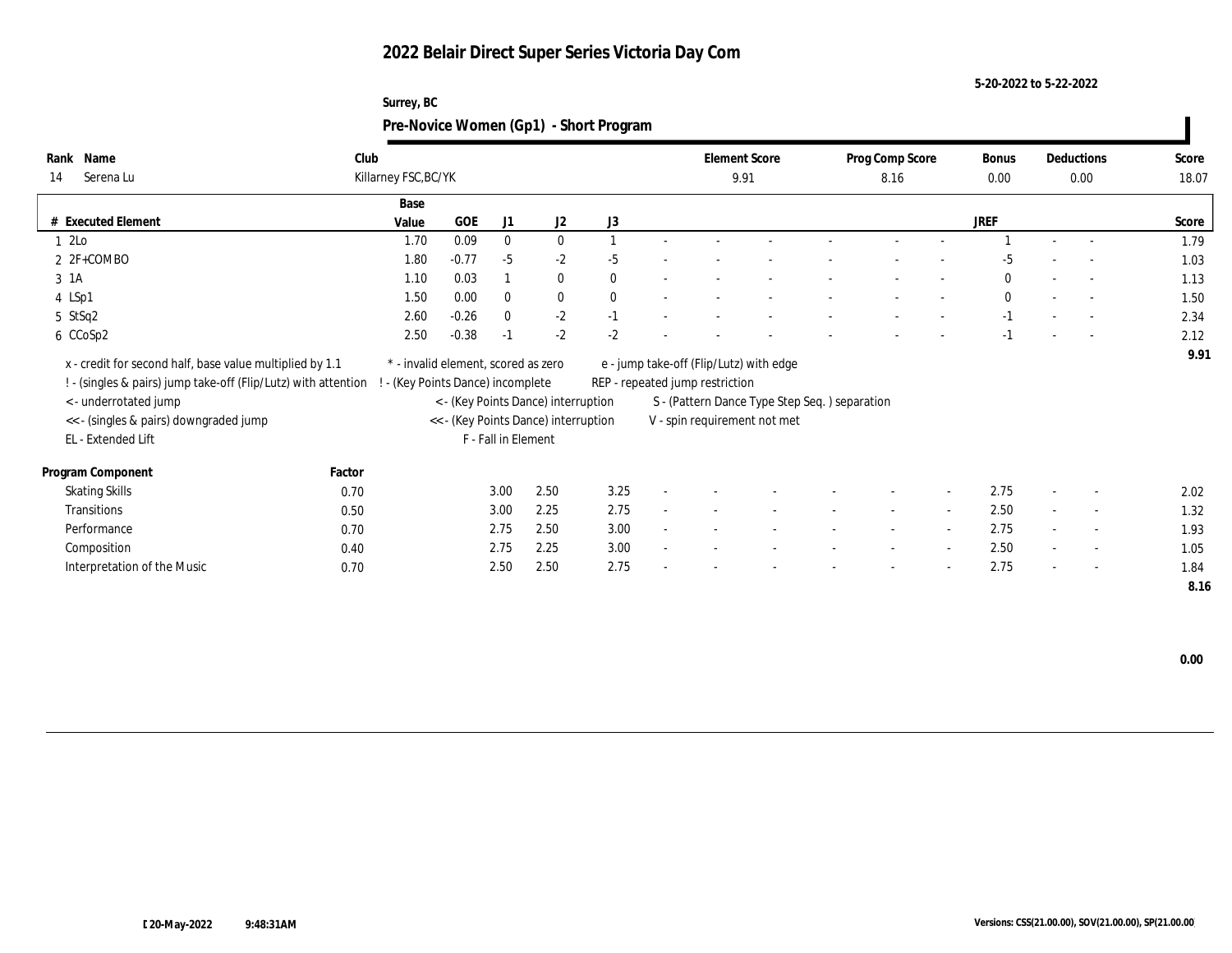**5-20-2022 to 5-22-2022**

|              | Surrey, BC                             |                      |                 |       |            |       |
|--------------|----------------------------------------|----------------------|-----------------|-------|------------|-------|
|              | Pre-Novice Women (Gp1) - Short Program |                      |                 |       |            |       |
| Name         | Club                                   | <b>Element Score</b> | Prog Comp Score | Bonus | Deductions | Score |
| Rachel Yeong | Sunset FSC, BC/YK                      | 9.62                 | 8.05            | 0.00  | 0.50       | 17.17 |

| Sunset FSC, BC/YK<br>Rachel Yeong<br>15<br>9.62<br>8.05<br>0.00<br>0.50<br>Base<br><b>JREF</b><br># Executed Element<br><b>GOE</b><br>J2<br>J1<br>J3<br>Value<br>$-1.05$<br>$-5$<br>$-5$<br>$1 \t2Lz$<br>$-5$<br>$-5$<br>2.10<br>$2 \text{ IF*+COMBO}$<br>$\sim$<br>$\overline{\phantom{a}}$<br>$\bf{0}$<br>3 1A<br>$-0.06$<br>$-1$<br>1.10<br>$\theta$<br>$-1$<br>$\overline{\phantom{a}}$<br>4 CSp2<br>0.05<br>$\bf{0}$<br>$\bf{0}$<br>1.80<br>$\bf{0}$<br>$\overline{\phantom{a}}$<br>$\bf{0}$<br>$\theta$<br>5 CCoSp3<br>3.00<br>0.08<br>$\bf{0}$<br>$\sim$<br>$\mathbf{0}$<br>$\Omega$<br>2.60<br>0.00<br>6 StSq2<br>$\Omega$<br>$\Omega$<br>$\overline{\phantom{a}}$<br>x - credit for second half, base value multiplied by 1.1<br>e - jump take-off (Flip/Lutz) with edge<br>* - invalid element, scored as zero<br>! - (singles & pairs) jump take-off (Flip/Lutz) with attention<br>- (Key Points Dance) incomplete<br>REP - repeated jump restriction<br>< - underrotated jump<br>< - (Key Points Dance) interruption<br>S - (Pattern Dance Type Step Seq.) separation<br><< - (Key Points Dance) interruption<br><< - (singles & pairs) downgraded jump<br>V - spin requirement not met<br>EL - Extended Lift<br>F - Fall in Element<br>Program Component<br>Factor<br>2.75<br>2.50<br>2.75<br><b>Skating Skills</b><br>2.75<br>0.70<br>$\sim$<br>$\sim$<br>$\overline{\phantom{a}}$<br>2.75<br>3.00<br>2.50<br>Transitions<br>2.75<br>0.50<br>$\sim$<br>$\overline{\phantom{a}}$<br>$\sim$<br>$\overline{\phantom{a}}$<br>2.75<br>2.50<br>3.00<br>Performance<br>2.75<br>0.70<br>$\overline{\phantom{a}}$<br>$\overline{\phantom{a}}$ |  |  |  |  |  |  |  |  |              |
|----------------------------------------------------------------------------------------------------------------------------------------------------------------------------------------------------------------------------------------------------------------------------------------------------------------------------------------------------------------------------------------------------------------------------------------------------------------------------------------------------------------------------------------------------------------------------------------------------------------------------------------------------------------------------------------------------------------------------------------------------------------------------------------------------------------------------------------------------------------------------------------------------------------------------------------------------------------------------------------------------------------------------------------------------------------------------------------------------------------------------------------------------------------------------------------------------------------------------------------------------------------------------------------------------------------------------------------------------------------------------------------------------------------------------------------------------------------------------------------------------------------------------------------------------------------------------------------------------------------------------------------------------|--|--|--|--|--|--|--|--|--------------|
|                                                                                                                                                                                                                                                                                                                                                                                                                                                                                                                                                                                                                                                                                                                                                                                                                                                                                                                                                                                                                                                                                                                                                                                                                                                                                                                                                                                                                                                                                                                                                                                                                                                    |  |  |  |  |  |  |  |  | 17.17        |
|                                                                                                                                                                                                                                                                                                                                                                                                                                                                                                                                                                                                                                                                                                                                                                                                                                                                                                                                                                                                                                                                                                                                                                                                                                                                                                                                                                                                                                                                                                                                                                                                                                                    |  |  |  |  |  |  |  |  |              |
|                                                                                                                                                                                                                                                                                                                                                                                                                                                                                                                                                                                                                                                                                                                                                                                                                                                                                                                                                                                                                                                                                                                                                                                                                                                                                                                                                                                                                                                                                                                                                                                                                                                    |  |  |  |  |  |  |  |  | Score        |
|                                                                                                                                                                                                                                                                                                                                                                                                                                                                                                                                                                                                                                                                                                                                                                                                                                                                                                                                                                                                                                                                                                                                                                                                                                                                                                                                                                                                                                                                                                                                                                                                                                                    |  |  |  |  |  |  |  |  | 1.05         |
|                                                                                                                                                                                                                                                                                                                                                                                                                                                                                                                                                                                                                                                                                                                                                                                                                                                                                                                                                                                                                                                                                                                                                                                                                                                                                                                                                                                                                                                                                                                                                                                                                                                    |  |  |  |  |  |  |  |  | 0.00         |
|                                                                                                                                                                                                                                                                                                                                                                                                                                                                                                                                                                                                                                                                                                                                                                                                                                                                                                                                                                                                                                                                                                                                                                                                                                                                                                                                                                                                                                                                                                                                                                                                                                                    |  |  |  |  |  |  |  |  | 1.04         |
|                                                                                                                                                                                                                                                                                                                                                                                                                                                                                                                                                                                                                                                                                                                                                                                                                                                                                                                                                                                                                                                                                                                                                                                                                                                                                                                                                                                                                                                                                                                                                                                                                                                    |  |  |  |  |  |  |  |  | 1.85         |
|                                                                                                                                                                                                                                                                                                                                                                                                                                                                                                                                                                                                                                                                                                                                                                                                                                                                                                                                                                                                                                                                                                                                                                                                                                                                                                                                                                                                                                                                                                                                                                                                                                                    |  |  |  |  |  |  |  |  | 3.08         |
|                                                                                                                                                                                                                                                                                                                                                                                                                                                                                                                                                                                                                                                                                                                                                                                                                                                                                                                                                                                                                                                                                                                                                                                                                                                                                                                                                                                                                                                                                                                                                                                                                                                    |  |  |  |  |  |  |  |  | 2.60         |
|                                                                                                                                                                                                                                                                                                                                                                                                                                                                                                                                                                                                                                                                                                                                                                                                                                                                                                                                                                                                                                                                                                                                                                                                                                                                                                                                                                                                                                                                                                                                                                                                                                                    |  |  |  |  |  |  |  |  | 9.62         |
|                                                                                                                                                                                                                                                                                                                                                                                                                                                                                                                                                                                                                                                                                                                                                                                                                                                                                                                                                                                                                                                                                                                                                                                                                                                                                                                                                                                                                                                                                                                                                                                                                                                    |  |  |  |  |  |  |  |  |              |
|                                                                                                                                                                                                                                                                                                                                                                                                                                                                                                                                                                                                                                                                                                                                                                                                                                                                                                                                                                                                                                                                                                                                                                                                                                                                                                                                                                                                                                                                                                                                                                                                                                                    |  |  |  |  |  |  |  |  | 1.88         |
|                                                                                                                                                                                                                                                                                                                                                                                                                                                                                                                                                                                                                                                                                                                                                                                                                                                                                                                                                                                                                                                                                                                                                                                                                                                                                                                                                                                                                                                                                                                                                                                                                                                    |  |  |  |  |  |  |  |  | 1.38         |
|                                                                                                                                                                                                                                                                                                                                                                                                                                                                                                                                                                                                                                                                                                                                                                                                                                                                                                                                                                                                                                                                                                                                                                                                                                                                                                                                                                                                                                                                                                                                                                                                                                                    |  |  |  |  |  |  |  |  | 1.93         |
| 2.50<br>2.50<br>2.75<br>2.50<br>Composition<br>0.40<br>$\sim$<br>$\sim$<br>$\overline{\phantom{a}}$<br>$\sim$                                                                                                                                                                                                                                                                                                                                                                                                                                                                                                                                                                                                                                                                                                                                                                                                                                                                                                                                                                                                                                                                                                                                                                                                                                                                                                                                                                                                                                                                                                                                      |  |  |  |  |  |  |  |  | 1.02         |
| 2.75<br>Interpretation of the Music<br>2.50<br>2.75<br>2.50<br>0.70<br>$\overline{\phantom{a}}$                                                                                                                                                                                                                                                                                                                                                                                                                                                                                                                                                                                                                                                                                                                                                                                                                                                                                                                                                                                                                                                                                                                                                                                                                                                                                                                                                                                                                                                                                                                                                    |  |  |  |  |  |  |  |  | 1.84<br>8.05 |

1 Fall(s) factor (0.5) **0.50**

**Rank**